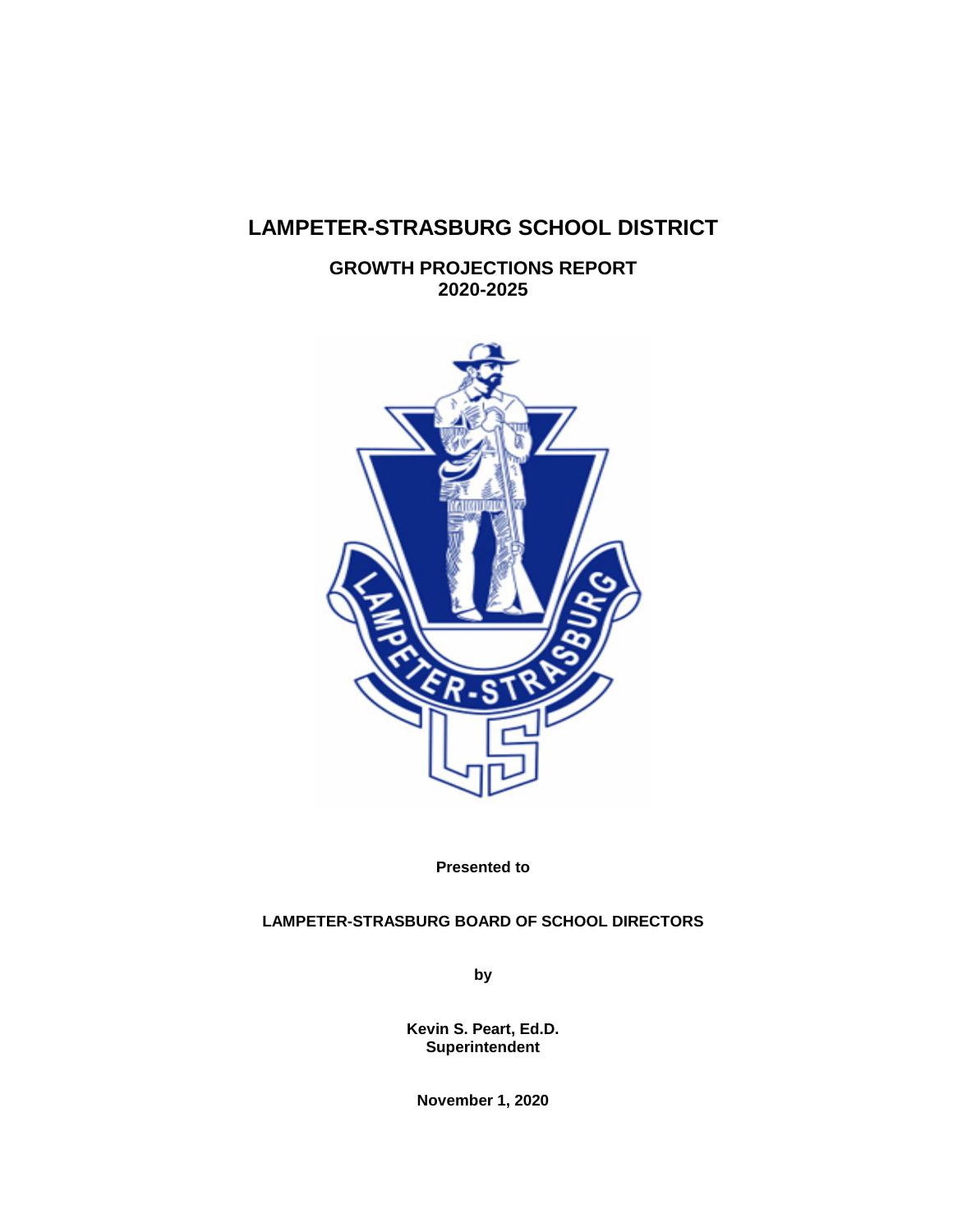# **TABLE OF CONTENTS**

| <b>Table of Contents</b>                                        | 1                |
|-----------------------------------------------------------------|------------------|
| District Census Growth 1989-2020                                | $\overline{2}$   |
| <b>New Home Subdivisions</b>                                    | 8                |
| West Lampeter Township                                          | 8                |
| Strasburg Borough                                               | 9                |
| Strasburg Township                                              | $\boldsymbol{9}$ |
| Summary of Projected New Homes                                  | 10               |
| <b>Building Capacities and Implications</b>                     | 11               |
| Future Enrollment Projections (2021-2025)                       | 12               |
| <b>Growth Time Line</b>                                         | 13               |
| Home School, Tutor and Cyber Charter School Student Information | 14               |
| Private / Parochial School Student Information                  | 16               |
| Miscellaneous Information and Interesting Statistics            | 18               |
| Information Regarding English Language Learners                 | 19               |
| <b>PSSA Results</b>                                             | 20               |
| <b>Keystone Results</b>                                         | 21               |
| <b>SAT Results</b>                                              | 22               |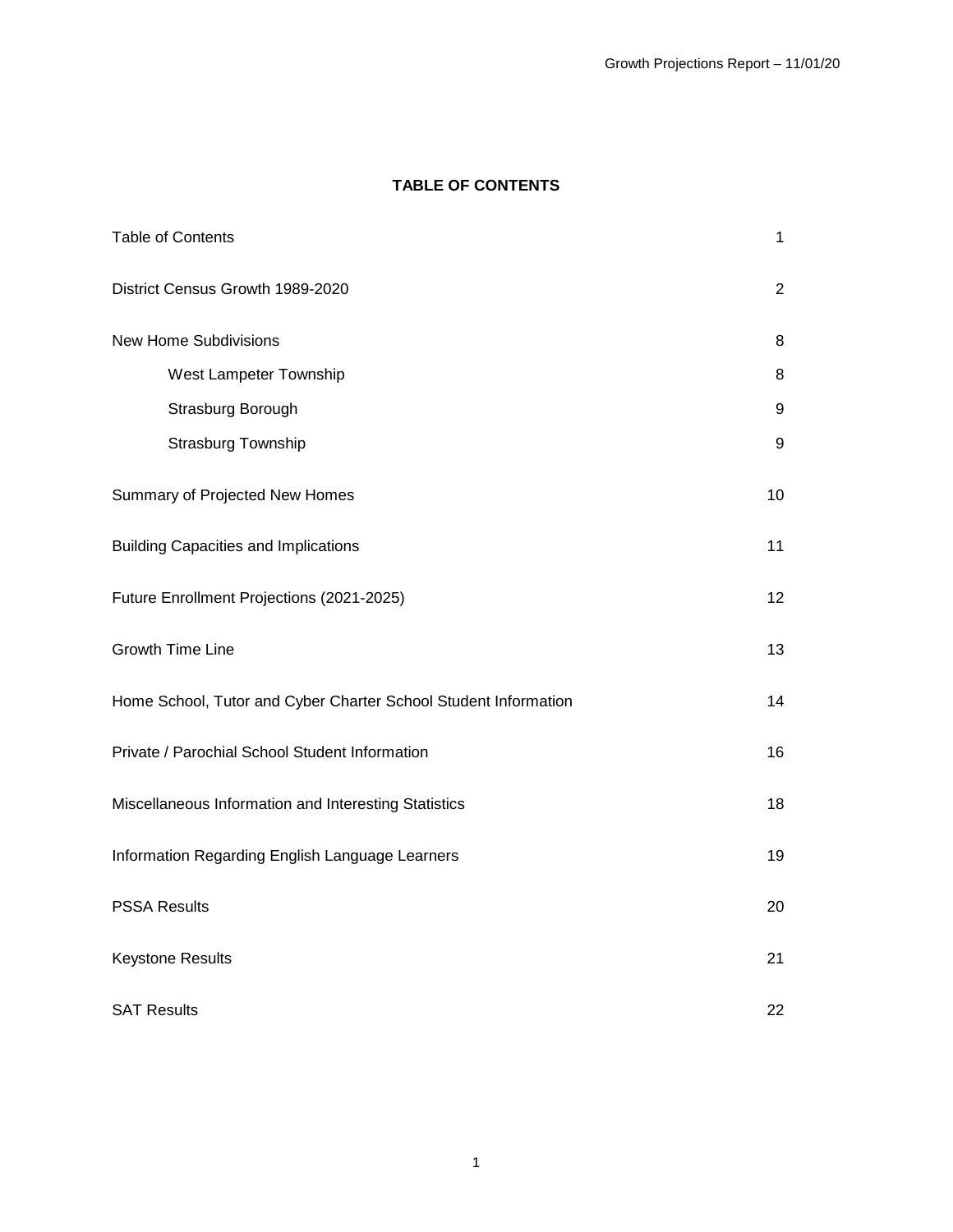# **DISTRICT CENSUS DATA 1989-2020**

| YEAR | <b>MUNICIPALITY</b>           | <b>POPULATION</b>            | <b>INCREASE</b> |
|------|-------------------------------|------------------------------|-----------------|
| 1989 | Strasburg Borough             | 2,567                        |                 |
| 1989 | <b>Strasburg Township</b>     | 3,399                        |                 |
| 1989 | West Lampeter Township        |                              |                 |
|      | <b>District Residents</b>     | 9,545<br>15,511              |                 |
|      |                               |                              |                 |
| 1990 | Strasburg Borough             | 2,590                        | .90%            |
| 1990 | Strasburg Township            | 3,645                        | 7.20%           |
| 1990 | West Lampeter Township        | 10,299                       | 7.90%           |
|      | <b>District Residents</b>     | 16,534                       | 6.50%           |
| 1991 | Strasburg Borough             | 2,596                        | .20%            |
| 1991 | Strasburg Township            | 3,721                        | 2.10%           |
| 1991 | West Lampeter Township        | 10,470                       | 1.70%           |
|      | <b>District Residents</b>     | 16,787                       | 1.50%           |
|      |                               |                              |                 |
| 1992 | Strasburg Borough             | 2,680                        | 3.20%           |
| 1992 | Strasburg Township            | 3,780                        | 1.60%           |
| 1992 | West Lampeter Township        | 10,711                       | 2.30%           |
|      | <b>District Residents</b>     | 17,171                       | 2.30%           |
| 1993 | Strasburg Borough             | 2,690                        | .40%            |
| 1993 | <b>Strasburg Township</b>     | 3,892                        | 3.00%           |
| 1993 | West Lampeter Township        | 11,223                       | 4.90%           |
|      | <b>District Residents</b>     | 17,805                       | 3.70%           |
| 1994 | Strasburg Borough             | 2,724                        | 1.30%           |
| 1994 | <b>Strasburg Township</b>     | 3,941                        | 1.30%           |
| 1994 | West Lampeter Township        | 11,683                       | 4.10%           |
|      | <b>District Residents</b>     | 18,348                       | 3.10%           |
| 1995 | Strasburg Borough             | 2,731                        | .20%            |
| 1995 | Strasburg Township            | 3,959                        | .50%            |
| 1995 | West Lampeter Township        | 11,862                       | 1.50%           |
|      | <b>District Residents</b>     | 18,552                       | 1.10%           |
|      |                               |                              |                 |
| 1996 | Strasburg Borough             | 2,759                        | 1.00%           |
| 1996 | Strasburg Township            | 3,987                        | .70%            |
| 1996 | West Lampeter Township        | 12,291                       | 3.60%           |
|      | <b>District Residents</b>     | 19,037                       | 3.80%           |
| 1997 | Strasburg Borough             | 2,793                        | 1.20%           |
| 1997 | <b>Strasburg Township</b>     | 3,984                        | $-0.08%$        |
| 1997 | <b>West Lampeter Township</b> | 12,684 (578 annex)           | 3.20%           |
|      | <b>District Residents</b>     | 19,461                       | 2.20%           |
| 1998 | Strasburg Borough             | 2,795                        | $.07\%$         |
| 1998 | <b>Strasburg Township</b>     | 4,023                        | .90%            |
| 1998 | <b>West Lampeter Township</b> | 12,881 (603 annex; 1,805 WV) | 1.60%           |
|      | <b>District Residents</b>     | 19,699                       | 1.20%           |
|      |                               |                              |                 |
| 1999 | Strasburg Borough             | 2,810                        | .54%            |
| 1999 | <b>Strasburg Township</b>     | 4,032                        | .22%            |
| 1999 | West Lampeter Township        | 13,299 (609 annex; 1,825 WV) | 3.20%           |
|      | <b>District Residents</b>     | 20,141                       | 2.20%           |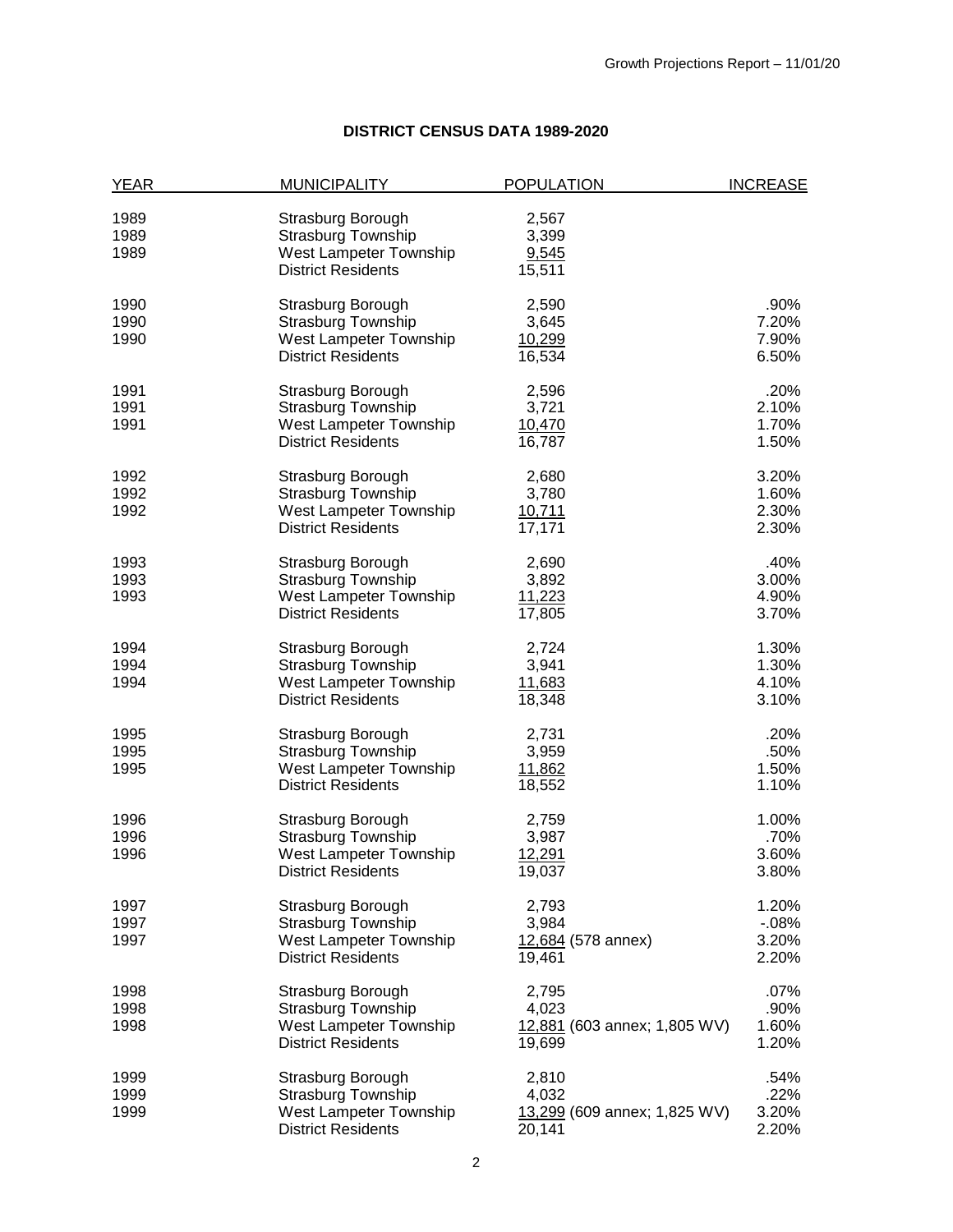| 2000<br>2000<br>2000 | Strasburg Borough<br><b>Strasburg Township</b><br>West Lampeter Township<br><b>District Residents</b> | 2,816<br>4,045<br>13,881 (621 annex; 2,054 WV)<br>20,742 | .002%<br>.003%<br>4.40%<br>3.00%       |
|----------------------|-------------------------------------------------------------------------------------------------------|----------------------------------------------------------|----------------------------------------|
| 2001<br>2001<br>2001 | Strasburg Borough<br><b>Strasburg Township</b><br>West Lampeter Township<br><b>District Residents</b> | 2,820<br>4,051<br>14,127 (622 annex; 2,059 WV)<br>20,998 | .001%<br>.001%<br>1.80%<br>1.20%       |
| 2002<br>2002<br>2002 | Strasburg Borough<br><b>Strasburg Township</b><br>West Lampeter Township<br><b>District Residents</b> | 2,780<br>4,098<br>14,308 (620 annex; 1,973 WV)<br>21,186 | $-1.40%$<br>1.20%<br>1.30%<br>.90%     |
| 2003<br>2003<br>2003 | Strasburg Borough<br><b>Strasburg Township</b><br>West Lampeter Township<br><b>District Residents</b> | 2,790<br>4,148<br>14,670 (609 annex; 2,059 WV)<br>21,608 | .35%<br>1.20%<br>2.50%<br>1.95%        |
| 2004<br>2004<br>2004 | Strasburg Borough<br><b>Strasburg Township</b><br>West Lampeter Township<br><b>District Residents</b> | 2,738<br>4,171<br>15,209 (596 annex; 2,277 WV)<br>22,118 | $-1.80%$<br>.55%<br>3.67%<br>2.36%     |
| 2005<br>2005<br>2005 | Strasburg Borough<br><b>Strasburg Township</b><br>West Lampeter Township<br><b>District Residents</b> | 2,758<br>4,174<br>15,410 (598 annex; 2,312 WV)<br>22,342 | .70%<br>.07%<br>1.32%<br>1.01%         |
| 2006<br>2006<br>2006 | Strasburg Borough<br><b>Strasburg Township</b><br>West Lampeter Township<br><b>District Residents</b> | 2,765<br>4,131<br>15,644 (598 annex; 2,353 WV)<br>22,540 | .25%<br>$-1.03%$<br>1.52%<br>.89%      |
| 2007<br>2007<br>2007 | Strasburg Borough<br><b>Strasburg Township</b><br>West Lampeter Township<br><b>District Residents</b> | 2,804<br>4,104<br>15,744 (598 annex; 2,485 WV)<br>22,652 | 1.40%<br>$-0.65%$<br>.64%<br>.50%      |
| 2008<br>2008<br>2008 | Strasburg Borough<br><b>Strasburg Township</b><br>West Lampeter Township<br><b>District Residents</b> | 2,774<br>4,020<br>15,959 (590 annex; 2,470 WV)<br>22,753 | $-1.06%$<br>$-2.05%$<br>1.37%<br>.45%  |
| 2009<br>2009<br>2009 | Strasburg Borough<br><b>Strasburg Township</b><br>West Lampeter Township<br><b>District Residents</b> | 2,825<br>4,048<br>15,982 (586 annex; 2,412 WV)<br>22,855 | 1.80%<br>.70%<br>.10%<br>.45%          |
| 2010<br>2010<br>2010 | Strasburg Borough<br><b>Strasburg Township</b><br>West Lampeter Township<br><b>District Residents</b> | 2,847<br>4,077<br>16,134 (577 annex; 2,484 WV)<br>23,058 | .78%<br>.72%<br>.95%<br>.89%           |
| 2011<br>2011<br>2011 | Strasburg Borough<br>Strasburg Township<br>West Lampeter Township<br><b>District Residents</b>        | 2,824<br>4,109<br>16,073 (586 annex; 2,504 WV)<br>23,006 | $-0.80%$<br>.78%<br>$-0.38%$<br>$-22%$ |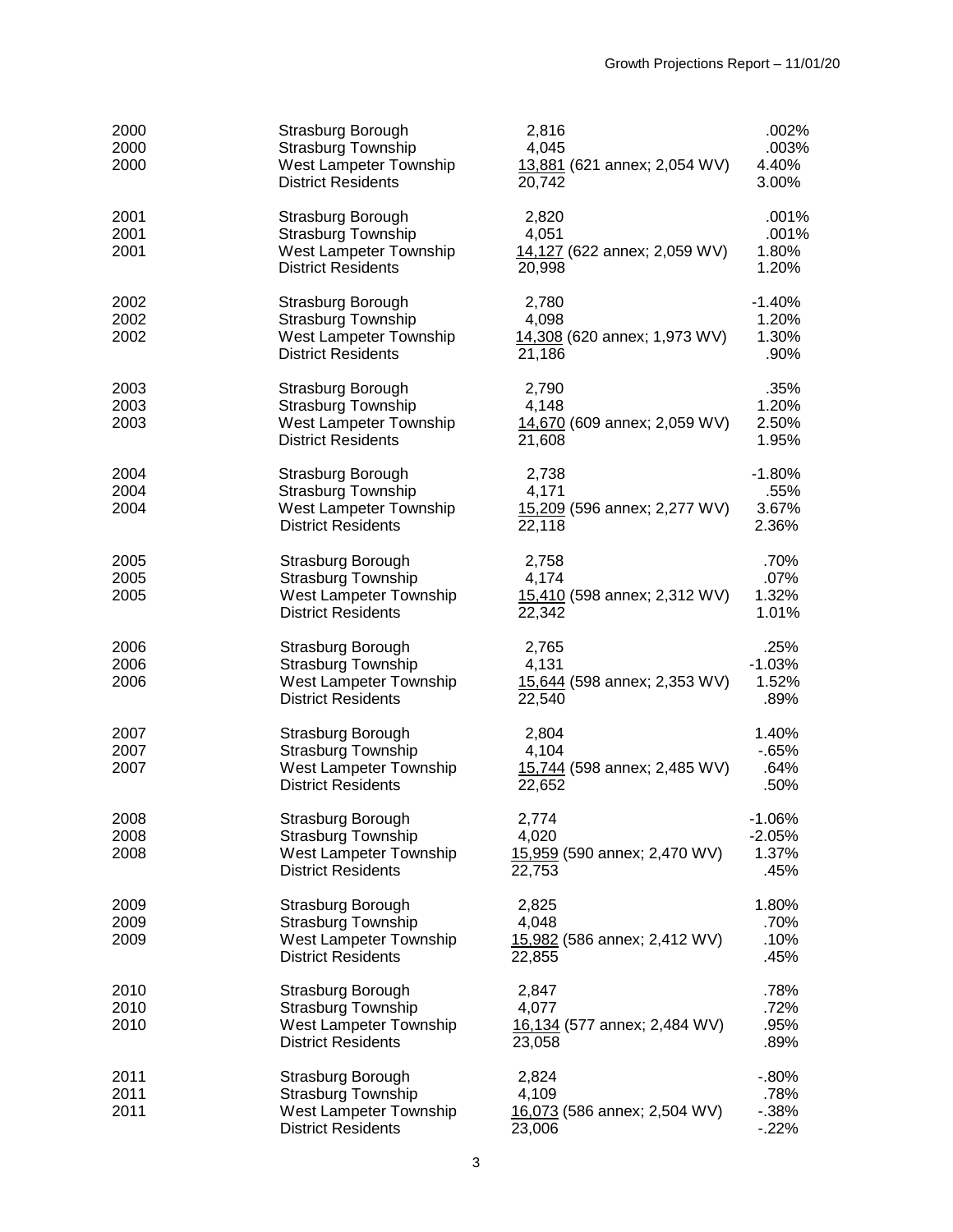| 2012<br>2012<br>2012     | Strasburg Borough<br><b>Strasburg Township</b><br>West Lampeter Township<br><b>District Residents</b>               | 2,848<br>4,082<br>15,785 (587 annex; 2,149 WV)<br>22.715  | .85%<br>$-66%$<br>$-1.79%$<br>$-1.26%$ |
|--------------------------|---------------------------------------------------------------------------------------------------------------------|-----------------------------------------------------------|----------------------------------------|
| 2013<br>2013<br>2013     | Strasburg Borough<br><b>Strasburg Township</b><br>West Lampeter Township<br><b>District Residents</b>               | 2,888<br>4,100<br>15,977 (596 annex; 2,226 WV*)<br>22,965 | 1.40%<br>.44%<br>1.22%<br>1.10%        |
| 2014<br>2014<br>2014     | Strasburg Borough<br><b>Strasburg Township</b><br>West Lampeter Township<br><b>District Residents</b>               | 2,944<br>4,147<br>16,271 (626 annex; 2,141 WV*)<br>23,362 | 1.94%<br>1.15%<br>1.84%<br>1.73%       |
| 2015<br>2015<br>2015     | Strasburg Borough<br><b>Strasburg Township</b><br>West Lampeter Township<br><b>District Residents</b>               | 2,955<br>4,241<br>16,369 (609 annex; 2,141 WV*)<br>23,565 | .37%<br>2.27%<br>$.60\%$<br>$.87\%$    |
| 2016<br>2016<br>2016     | Strasburg Borough<br><b>Strasburg Township</b><br>West Lampeter Township<br><b>District Residents</b>               | 2,974<br>4,263<br>16,486 (620 annex; 2,144 WV*)<br>23,723 | .64%<br>.52%<br>.72%<br>.67%           |
| 2017<br>2017<br>2017     | Strasburg Borough<br><b>Strasburg Township</b><br>West Lampeter Township<br><b>District Residents</b>               | 3,010<br>4,336<br>16,850 (619 annex; 2,440 WV*)<br>24,196 | 1.21%<br>1.71%<br>2.21%<br>1.99%       |
| 2018<br>2018<br>2018     | Strasburg Borough<br><b>Strasburg Township</b><br>West Lampeter Township<br><b>District Residents</b>               | 3,058<br>4,316<br>16,860 (624 annex; 2,409 WV*)<br>24,234 | 1.59%<br>$-46%$<br>.06%<br>.16%        |
| 2019<br>2019<br>2019     | Strasburg Borough<br><b>Strasburg Township</b><br>West Lampeter Township<br><b>District Residents</b>               | 3,042<br>4,301<br>16,968 (625 annex; 2,431 WV*)<br>24,311 | $-52%$<br>$-0.35%$<br>.64%<br>.32%     |
| 2020<br>2020<br>2020     | <b>Strasburg Borough</b><br><b>Strasburg Township</b><br><b>West Lampeter Township</b><br><b>District Residents</b> | 3,046<br>4.342<br>16,986 (623 annex; 2,399 WV*)<br>24,374 | .13%<br>.95%<br>.11%<br>.26%           |
| Total Increase 1989-2020 |                                                                                                                     | 8,863                                                     | 57.14%                                 |

**Note: Population reflects one resident counted for every listed District address with a nonresponse to census.** 

\* **14.12% of all Residents of West Lampeter Township live at Willow Valley. 9.84% of all District Residents live at Willow Valley.**

| <b>YEAR</b> | <b>MUNICIPALITY</b>        | <b>HOUSEHOLDS</b> | <b>INCREASE</b> |
|-------------|----------------------------|-------------------|-----------------|
|             |                            |                   |                 |
| 1992        | Strasburg Borough          | 1.045             |                 |
| 1992        | Strasburg Township         | 1.221             |                 |
| 1992        | West Lampeter Township     | 4,504             |                 |
|             | <b>District Households</b> | 6.770             |                 |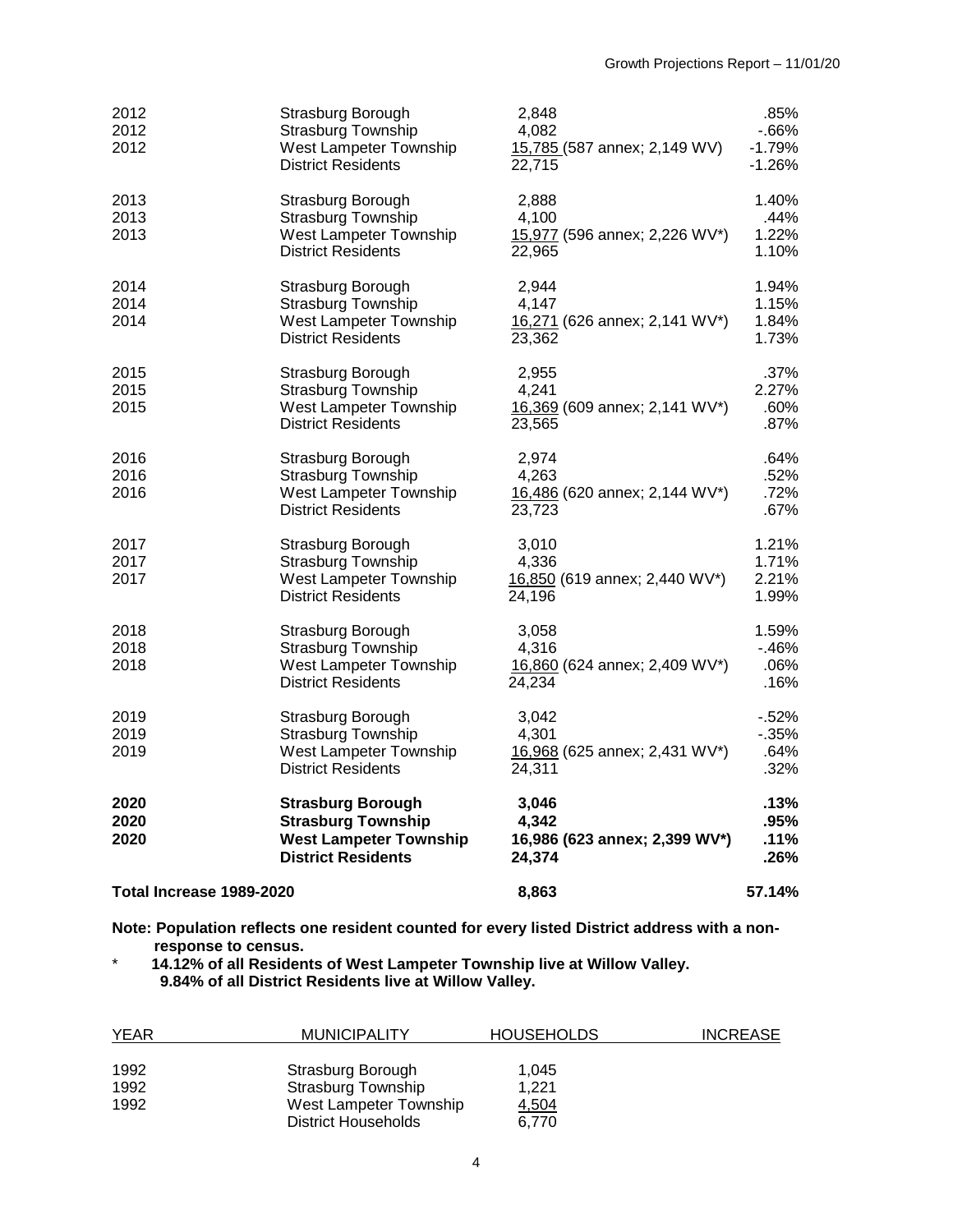| 1993<br>1993<br>1993 | Strasburg Borough<br>Strasburg Township<br>West Lampeter Township<br><b>District Households</b>        | 1,079<br>1,247<br>4,603<br>6,929                         | 3.30%<br>2.10%<br>2.20%<br>2.40%    |
|----------------------|--------------------------------------------------------------------------------------------------------|----------------------------------------------------------|-------------------------------------|
| 1994<br>1994<br>1994 | Strasburg Borough<br>Strasburg Township<br>West Lampeter Township<br><b>District Households</b>        | 1,104<br>1,264<br>4,908<br>7,276                         | 2.30%<br>1.40%<br>6.60%<br>5.00%    |
| 1995<br>1995<br>1995 | Strasburg Borough<br><b>Strasburg Township</b><br>West Lampeter Township<br><b>District Households</b> | 1,107<br>1,272<br>5,084<br>7,463                         | .30%<br>.60%<br>3.60%<br>2.60%      |
| 1996<br>1996<br>1996 | Strasburg Borough<br><b>Strasburg Township</b><br>West Lampeter Township<br><b>District Households</b> | 1,112<br>1,279<br>5,257<br>7,648                         | .40%<br>.50%<br>3.40%<br>2.50%      |
| 1997<br>1997<br>1997 | Strasburg Borough<br><b>Strasburg Township</b><br>West Lampeter Township<br><b>District Households</b> | 1,117<br>1,280<br>5,385 (214 annex; 1,233 WV)<br>7,782   | .40%<br>.07%<br>2.40%<br>1.70%      |
| 1998<br>1998<br>1998 | Strasburg Borough<br>Strasburg Township<br>West Lampeter Township<br><b>District Households</b>        | 1,124<br>1,283<br>5,442 (217 annex; 1,234 WV)<br>7,849   | .60%<br>.23%<br>1.05%<br>.86%       |
| 1999<br>1999<br>1999 | Strasburg Borough<br>Strasburg Township<br>West Lampeter Township<br><b>District Households</b>        | 1,148<br>1,288<br>5,621 (219 annex; 1,247 WV)<br>8,057   | 2.1%<br>.38%<br>3.28%<br>2.65%      |
| 2000<br>2000<br>2000 | Strasburg Borough<br><b>Strasburg Township</b><br>West Lampeter Township<br><b>District Households</b> | 1,150<br>1,295<br>5,780 (220 annex; 1,307 WV)<br>8,225   | .002%<br>.005%<br>2.80%<br>2.10%    |
| 2001<br>2001<br>2001 | Strasburg Borough<br><b>Strasburg Township</b><br>West Lampeter Township<br><b>District Households</b> | 1,150<br>1,305<br>5,898 (220 annex; 1,340 WV)<br>8,353   | .00%<br>.70%<br>2.00%<br>1.50%      |
| 2002<br>2002<br>2002 | Strasburg Borough<br><b>Strasburg Township</b><br>West Lampeter Township<br><b>District Households</b> | 1,150<br>1,313<br>6,049 (223 annex; 1,345 WV)<br>8,512   | .00%<br>.60%<br>2.60%<br>1.90%      |
| 2003<br>2003<br>2003 | Strasburg Borough<br><b>Strasburg Township</b><br>West Lampeter Township<br><b>District Households</b> | 1,149<br>1,327<br>6,141 (225 annex; 1,350 WV)<br>8,617   | $-0.09%$<br>1.06%<br>1.50%<br>1.20% |
| 2004<br>2004<br>2004 | Strasburg Borough<br><b>Strasburg Township</b><br>West Lampeter Township<br><b>District Households</b> | 1,161<br>1,335<br>$6,518$ (221 annex; 1,585 WV)<br>9,014 | 1.00%<br>.60%<br>6.14%<br>4.60%     |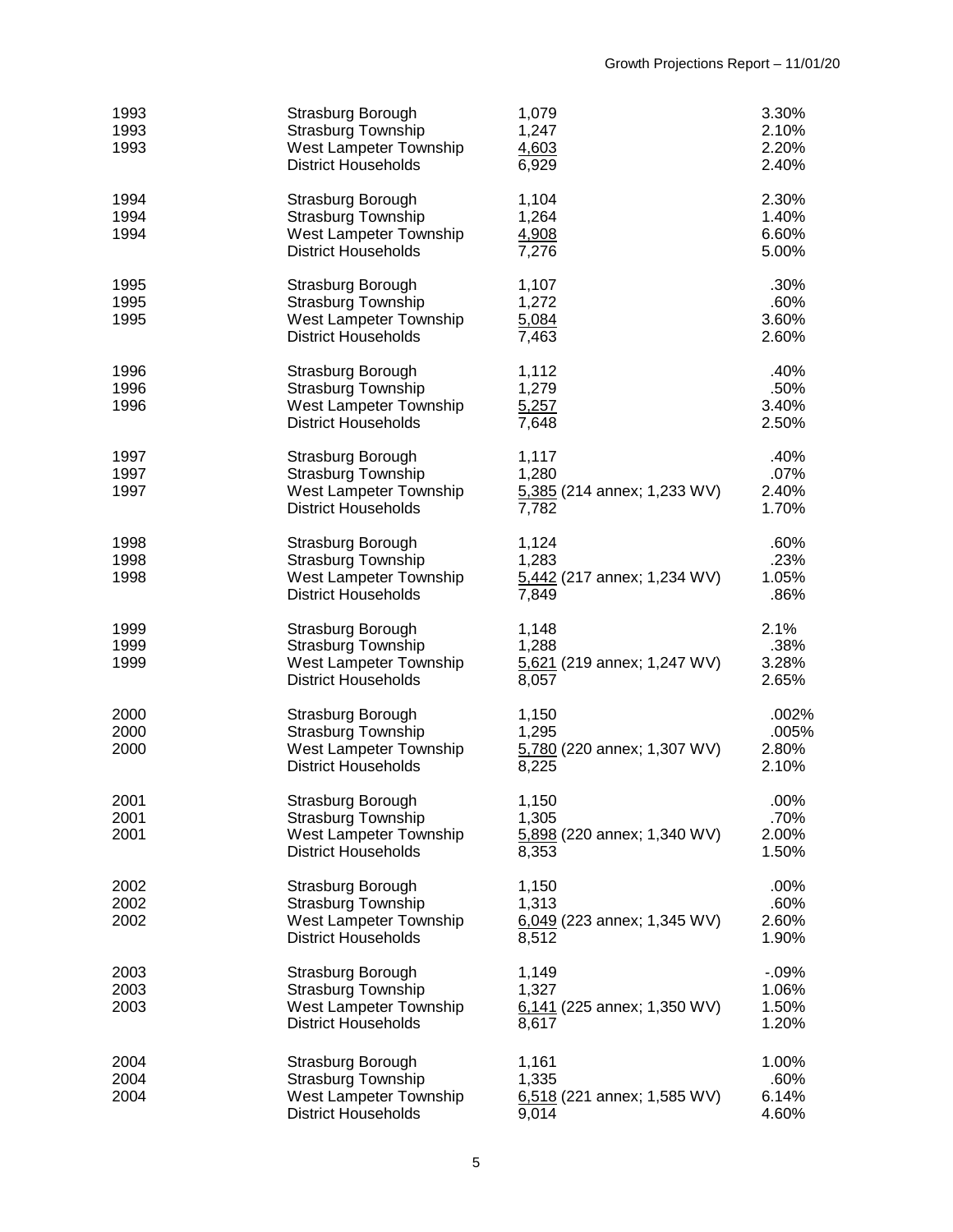| 2005<br>2005<br>2005 | Strasburg Borough<br><b>Strasburg Township</b><br>West Lampeter Township<br><b>District Households</b> | 1,160<br>1,335<br>$6,581$ (221 annex; 1,585 WV)<br>9,076  | .00%<br>.00%<br>.96%<br>.69%               |
|----------------------|--------------------------------------------------------------------------------------------------------|-----------------------------------------------------------|--------------------------------------------|
| 2006<br>2006<br>2006 | Strasburg Borough<br><b>Strasburg Township</b><br>West Lampeter Township<br><b>District Households</b> | 1,162<br>1,335<br>$6,706$ (221 annex; 1,585 WV))<br>9,203 | .17%<br>.00%<br>1.90%<br>1.40%             |
| 2007<br>2007<br>2007 | Strasburg Borough<br><b>Strasburg Township</b><br>West Lampeter Township<br><b>District Households</b> | 1,162<br>1,336<br>$6,768$ (221 annex; 1,585 WV)<br>9,266  | .00%<br>.07%<br>.92%<br>.68%               |
| 2008<br>2008<br>2008 | Strasburg Borough<br><b>Strasburg Township</b><br>West Lampeter Township<br><b>District Households</b> | 1,153<br>1,316<br>6,762 (222 annex; 1,585 WV)<br>9,231    | $-77%$<br>$-1.50%$<br>$-0.09%$<br>$-0.38%$ |
| 2009<br>2009<br>2009 | Strasburg Borough<br><b>Strasburg Township</b><br>West Lampeter Township<br><b>District Households</b> | 1,169<br>1,322<br>$6,813$ (222 annex; 1,585 WV)<br>9,304  | 1.39%<br>.46%<br>.75%<br>.79%              |
| 2010<br>2010<br>2010 | Strasburg Borough<br><b>Strasburg Township</b><br>West Lampeter Township<br><b>District Households</b> | 1,178<br>1,330<br>$6,845$ (222 annex; 1,570 WV)<br>9,353  | .77%<br>.61%<br>.40%<br>.53%               |
| 2011<br>2011<br>2011 | Strasburg Borough<br>Strasburg Township<br>West Lampeter Township<br><b>District Households</b>        | 1,185<br>1,335<br>6,867 (222 annex; 1,570 WV)<br>9,387    | .59%<br>.37%<br>.32%<br>.88%               |
| 2012<br>2012<br>2012 | Strasburg Borough<br><b>Strasburg Township</b><br>West Lampeter Township<br><b>District Households</b> | 1,193<br>1,339<br>6,900 (222 annex; 1,570 WV)<br>9,432    | .68%<br>.30%<br>.48%<br>.48%               |
| 2013<br>2013<br>2013 | Strasburg Borough<br><b>Strasburg Township</b><br>West Lampeter Township<br><b>District Households</b> | 1,201<br>1,348<br>6,904 (223 annex; 1,525 WV*)<br>9,453   | .67%<br>.67%<br>.06%<br>.22%               |
| 2014<br>2014<br>2014 | Strasburg Borough<br><b>Strasburg Township</b><br>West Lampeter Township<br><b>District Households</b> | 1,211<br>1,351<br>6,960 (225 annex; 1,538 WV*)<br>9,522   | .83%<br>.22%<br>.81%<br>.73%               |
| 2015<br>2015<br>2015 | Strasburg Borough<br><b>Strasburg Township</b><br>West Lampeter Township<br><b>District Households</b> | 1,233<br>1,361<br>7,015 (226 annex; 1,543 WV*)<br>9,609   | 1.82%<br>.74%<br>.79%<br>.91%              |
| 2016<br>2016<br>2016 | Strasburg Borough<br><b>Strasburg Township</b><br>West Lampeter Township<br><b>District Households</b> | 1,247<br>1,365<br>7,049 (227 annex; 1,544 WV*)<br>9,661   | 1.14%<br>.29%<br>.48%<br>.54%              |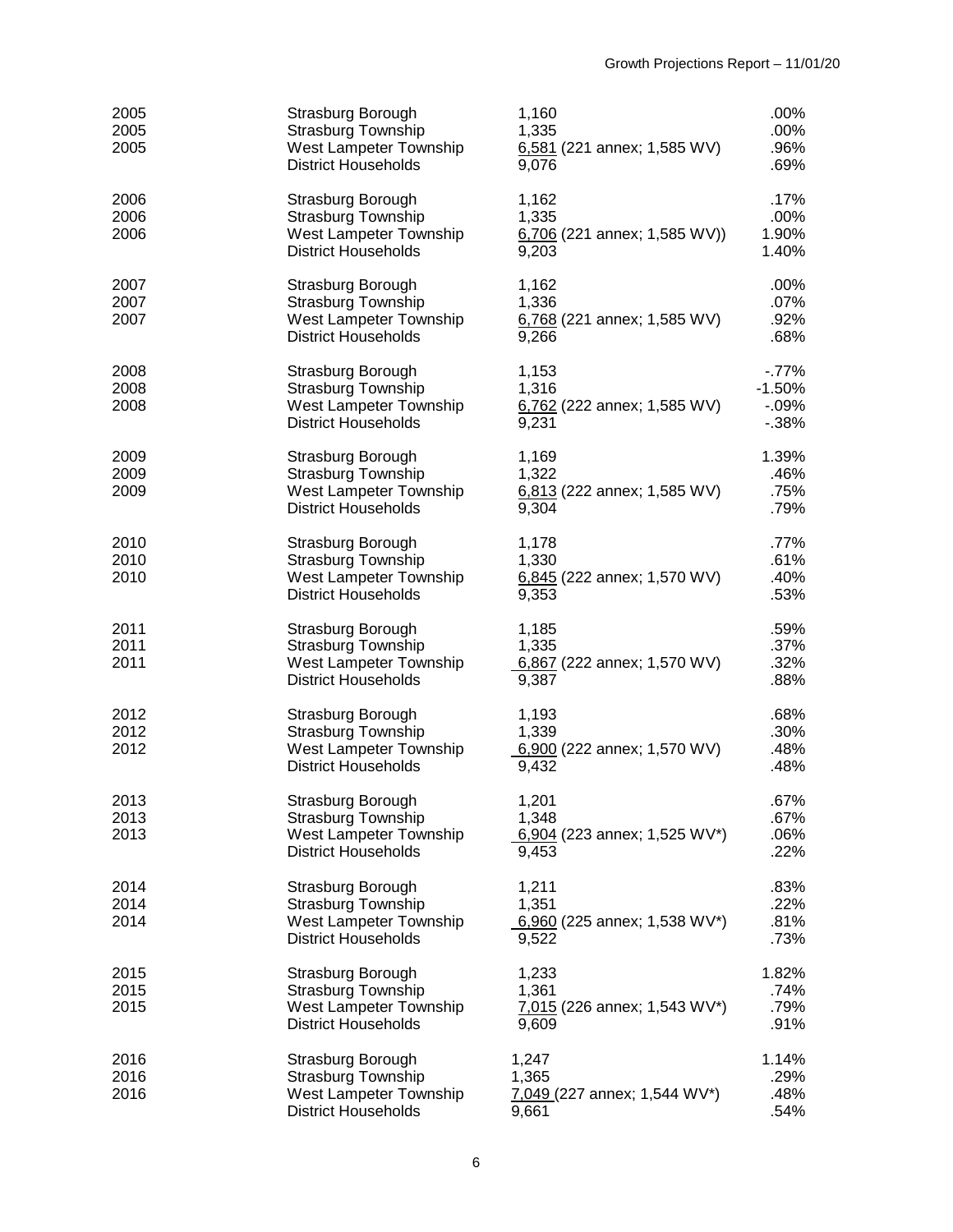| 2017<br>2017<br>2017     | Strasburg Borough<br><b>Strasburg Township</b><br>West Lampeter Township<br><b>District Households</b>               | 1,251<br>1,369<br>7,102 (225 annex; 1,567 WV*)<br>9,722 | $.32\%$<br>.29%<br>.75%<br>.63%    |
|--------------------------|----------------------------------------------------------------------------------------------------------------------|---------------------------------------------------------|------------------------------------|
| 2018<br>2018<br>2018     | Strasburg Borough<br><b>Strasburg Township</b><br>West Lampeter Township<br><b>District Households</b>               | 1,272<br>1,366<br>7,107 (225 annex; 1,555 WV*)<br>9.745 | 1.68%<br>$-21%$<br>$.07\%$<br>.24% |
| 2019<br>2019<br>2019     | Strasburg Borough<br>Strasburg Township<br>West Lampeter Township<br><b>District Households</b>                      | 1,280<br>1,372<br>7,119 (225 annex; 1,556 WV*)<br>9.771 | .63%<br>.44%<br>.17%<br>.27%       |
| 2020<br>2020<br>2020     | <b>Strasburg Borough</b><br><b>Strasburg Township</b><br><b>West Lampeter Township</b><br><b>District Households</b> | 1,286<br>1,381<br>7,159 (226 annex; 1,553 WV*)<br>9,826 | .47%<br>$.66\%$<br>.56%<br>.56%    |
| Total Increase 1992-2020 |                                                                                                                      | 3,056                                                   | 45.14%                             |

**\* 15.81% of all District Households are at Willow Valley.**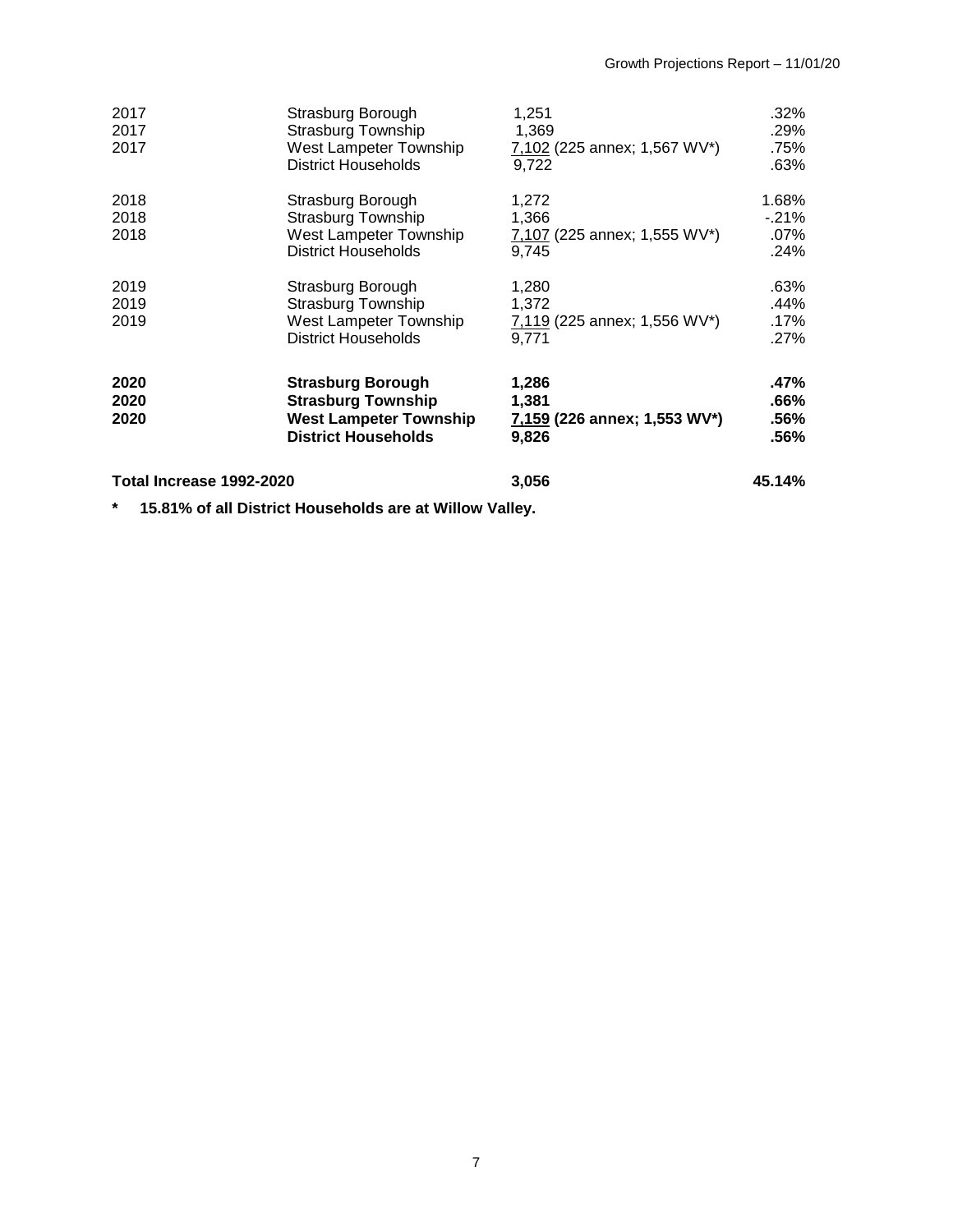#### **NEW HOME SUBDIVISIONS**

# **West Lampeter Township**

1. Country Meadows - Between Conard Road and Rockvale Road

Phase 4 construction (16 units); 3 units under construction, 9 units complete

2. Grouse Point - Rockvale Road

88 units to be developed (55 and older). – project expired

3. Mill Creek - At the joining of Conard Road and Windy Hill Road

4 units remaining in Phases 1-3; Phase 4 complete; 3 units in Phase 5 remaining.

4. Stone Meadows - East side of Lampeter Road and Village Road intersection

14 units approved; 1 unit remaining.

5. Thunder Lane

1 home remaining to be built.

6. West Creek

261 total residences (mixture of residential and commercial) - very dense – no construction application. – project expired

7. Willow Ridge Manor - East side of road, near Broadmoor

1 Farmhouse on Eshleman Mill remaining (will be 2 apartments).

8. Willow Valley – Southpointe Retirement

220 units planned

9. Witmer/Hess Property - Behind Municipal Building

112 units proposed, no approval at this time. – project expired

10. English Rose Court

2 new single family homes under construction

In addition, there will be approximately 10 non-development lots where houses will be built and occupied this year.

# **The number of proposed residences at this time in West Lampeter Township is 250.**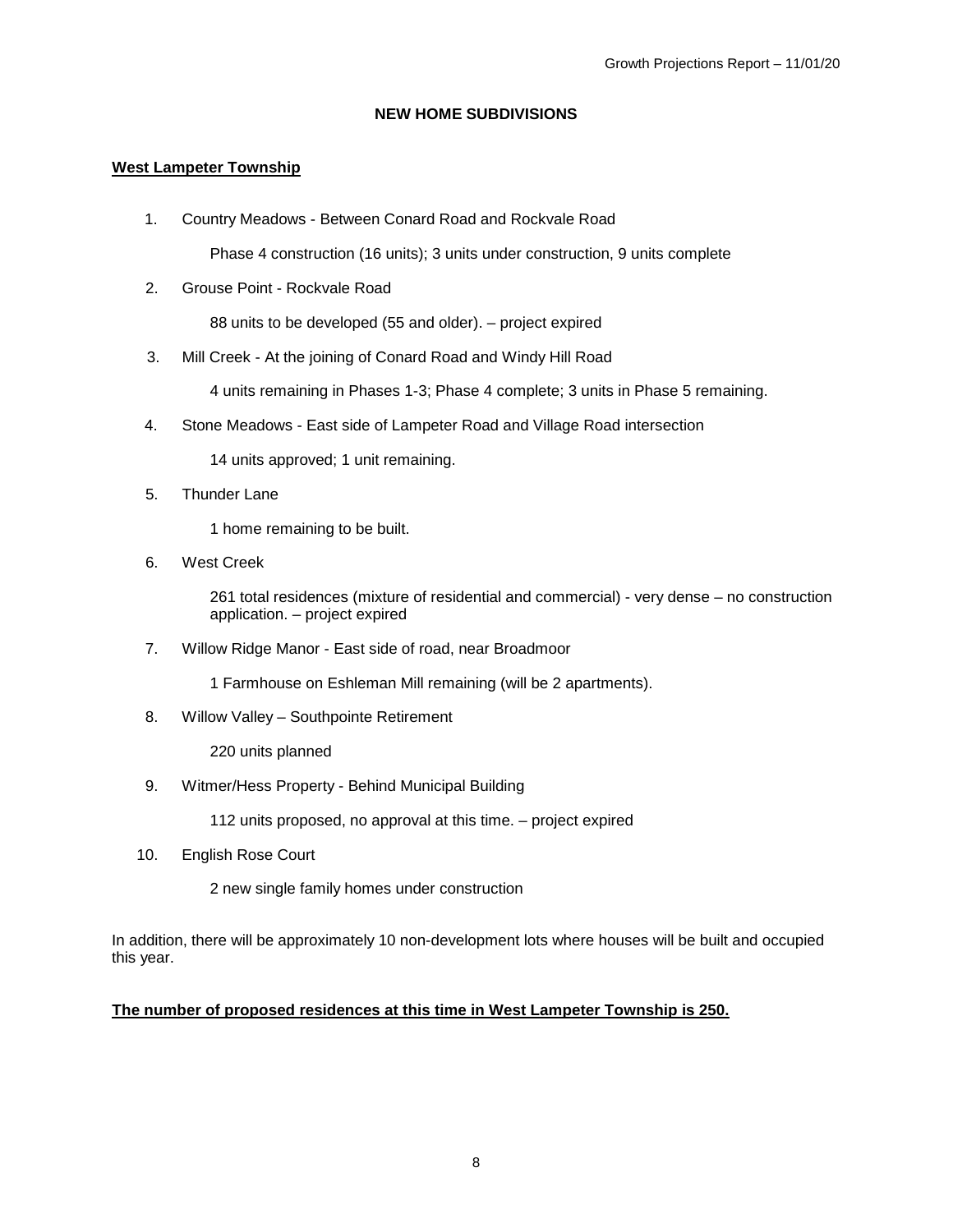# **Strasburg Borough**

13. Feister Farm - Between North Jackson Street and North Decatur Street

 This property is owned by Glenn Eshleman, and no plans currently exist to develop the property.

- 14. 200 Shenk Avenue one house
- 15. Trails 2 An extension of Sunset Avenue two houses

# **Potential number of homes at this time in Strasburg Borough is 3.**

# **Strasburg Township**

- 16. Development of a 10-acre tract at Hartman Bridge and Herr Roads to include both commercial and a 113-unit residential rental (one and two bedroom apartments) component to possibly begin in 2020. Construction is expected to extend over a five-year period with the focus on retirees and young professionals without children.
- 17. Mersky Property Prospect Road

Total of 79 houses planned to be built over the next three to five years; Phase 1 (approximately 25 houses) to start construction fall of 2020 with occupancy beginning in 2021.

#### **Potential number of residences at this time in Strasburg Township is 192.**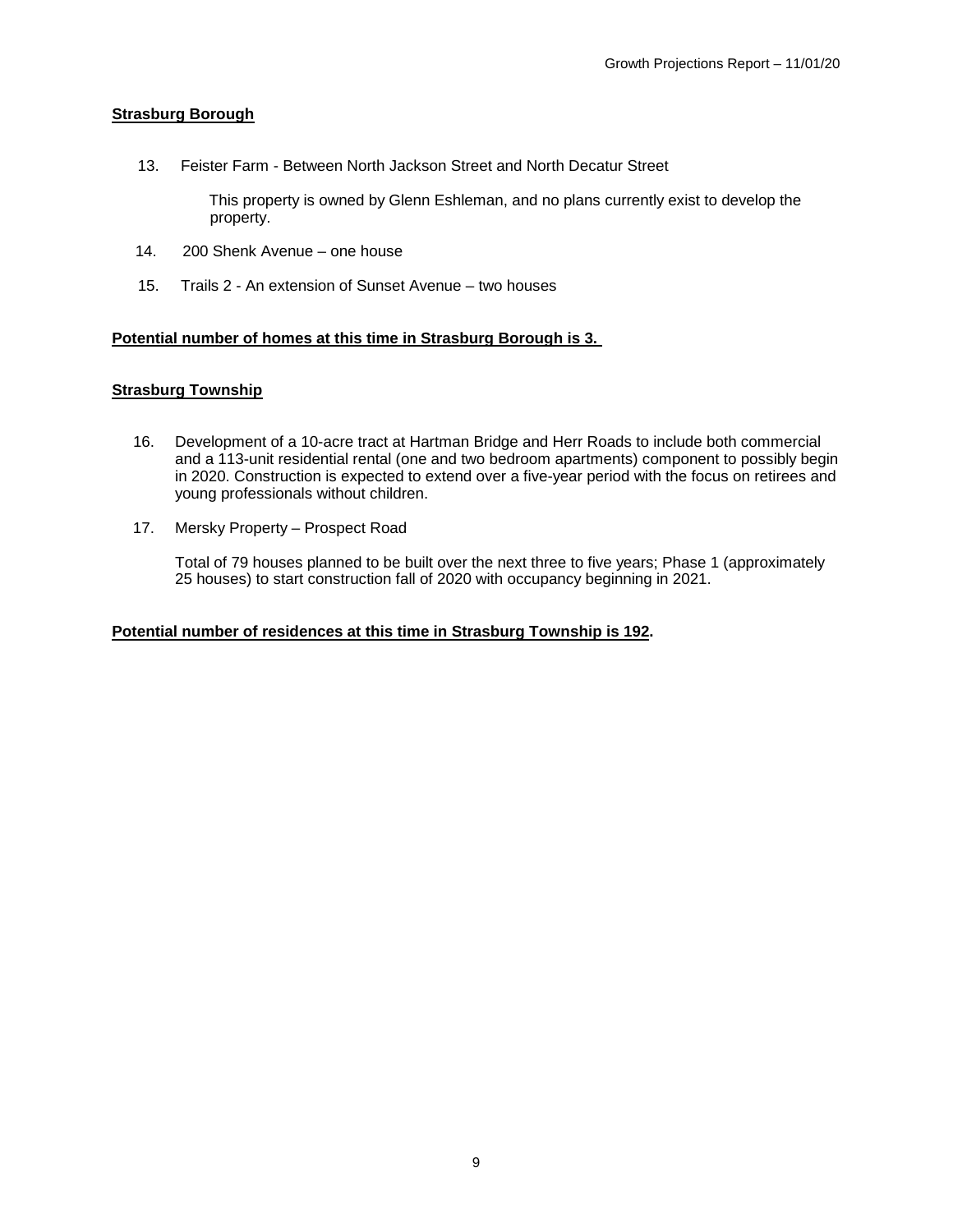#### **SUMMARY OF PROJECTED NEW HOMES**

Several extrapolations can be drawn from the data on the previous pages. These projections are conjecture based upon these plans and past experience.

- 1. There are approximately **250** units planned for West Lampeter Township in the next several years.
- 2. There are approximately **3** units planned for Strasburg Borough
- 3. Strasburg Township has approximately **192** units planned in the next three to five years.

#### **Summary**

A total of **445** homes are potential for the next few years depending upon many factors including the economy and the sewer moratorium. The breakdown by municipality for these potential homes is as follows:

| Strasburg Borough      | 3        |
|------------------------|----------|
| Strasburg Township     | $192$ *  |
| West Lampeter Township | $250$ ** |

- \* includes 113 units targeted at retirees and young professionals without children<br>\*\* includes 10 non-development homes annually
- includes 10 non-development homes annually

Presently, we average **.2901** children per household that attend public school. If the home school, tutor, and cyber school students (365) and private/parochial students (608) are included in the calculation, the average household contains .3892 school-age children. If Willow Valley's households (1,553) were excluded, each household averages .4622 school-age children. If this ratio continues and if all units are built, this would be an increase of approximately 129 school-age children residing in the District.

Our students come from approximately 2,035 different addresses (households). This means that approximately 20.71% of our households have students in school. If Willow Valley is subtracted, the percent of our households that have students in school is approximately 24.60%.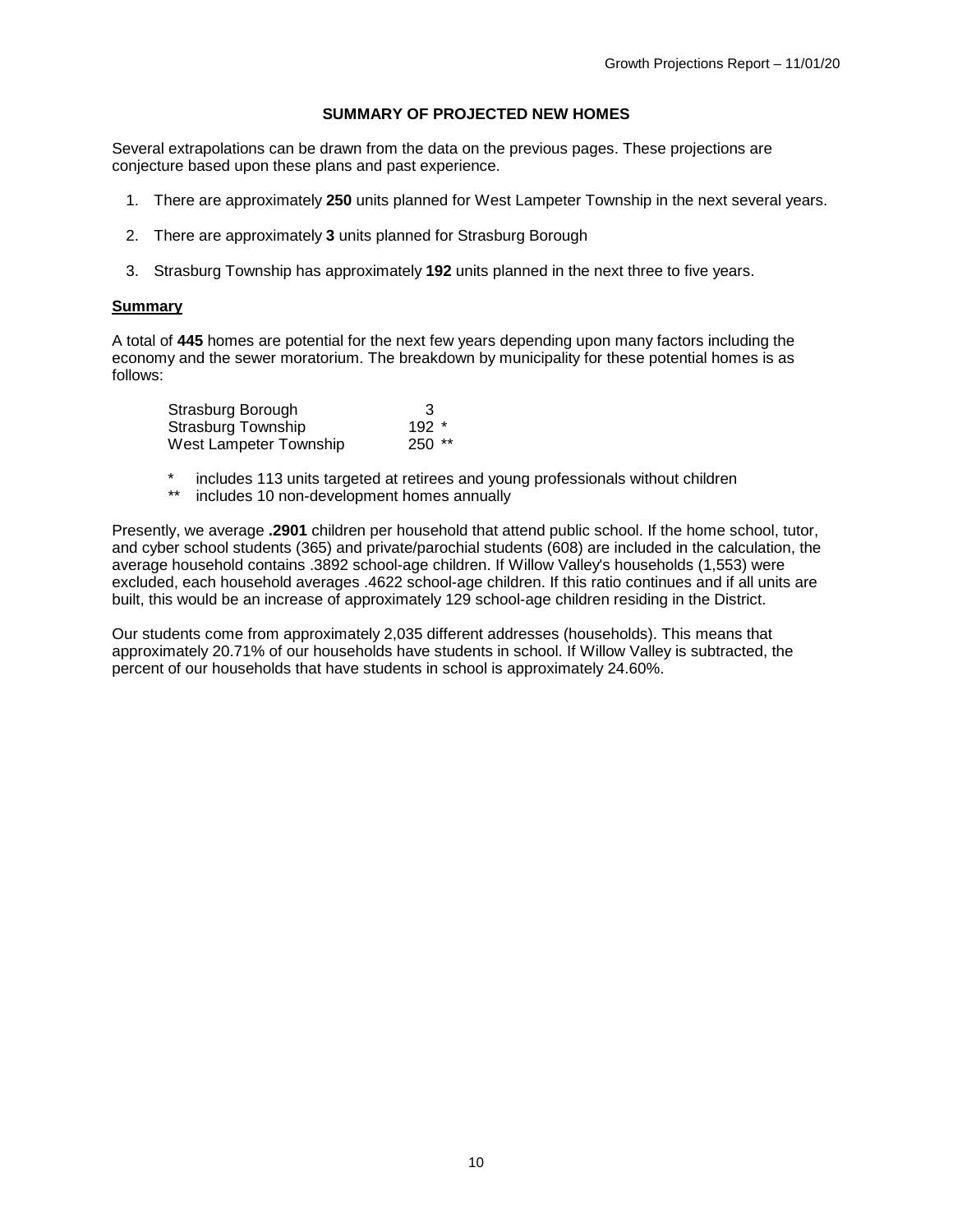### **BUILDING CAPACITIES AND IMPLICATIONS**

#### **District Enrollment – October 1, 2020 – Students for Which District Receives Subsidy**

| <b>BUILDING</b>                   | <b>BUILDING ENROLLMENT</b> |
|-----------------------------------|----------------------------|
| <b>Lampeter Elementary School</b> | 562                        |
| Hans Herr Elementary School       | 613                        |
| Martin Meylin Middle School       | 687                        |
| Lampeter-Strasburg High School    | 989                        |
| <b>Total Building Enrollment</b>  | 2.851                      |

#### **Present Building Capacity**

| <b>BUILDING</b>                | <b>STUDENT CAPACITY</b> |
|--------------------------------|-------------------------|
| Lampeter Elementary School     | $525*$                  |
| Hans Herr Elementary School    | 776 *                   |
| Martin Meylin Middle School    | 822                     |
| Lampeter-Strasburg High School | 1,218                   |
| <b>Total Building Capacity</b> | $3.341$ *               |

Elementary capacities are based upon 20 students per kindergarten and first grade, 23 students per second and third grade, and 25 students per fourth and fifth grade. It should be noted that a number of current classrooms have two to three more students than the capacity listed. It is also important to note that only one half of our kindergarten students are in Lampeter Elementary School at any given time.

#### **Present Building Physical Enrollment 2020**

| <b>BUILDING</b>                           | <b>BUILDING PHYSICAL ENROLLMENT</b> |
|-------------------------------------------|-------------------------------------|
| <b>Lampeter Elementary School</b>         | 466                                 |
| Hans Herr Elementary School               | 497                                 |
| Martin Meylin Middle School               | 550                                 |
| Lampeter-Strasburg High School            | 746                                 |
| <b>Total Building Physical Enrollment</b> | 2.259                               |

Numbers of students in District buildings do not accurately reflect the number of students who are receiving their education in District buildings because some students attend the Lancaster County Career and Technology Center, Lancaster County Academy, Lancaster Lebanon Virtual Solutions, or other appropriate placements located outside the District. The number of District secondary students currently being educated for either full or partial days outside the District is 380, while the number of elementary students is 212.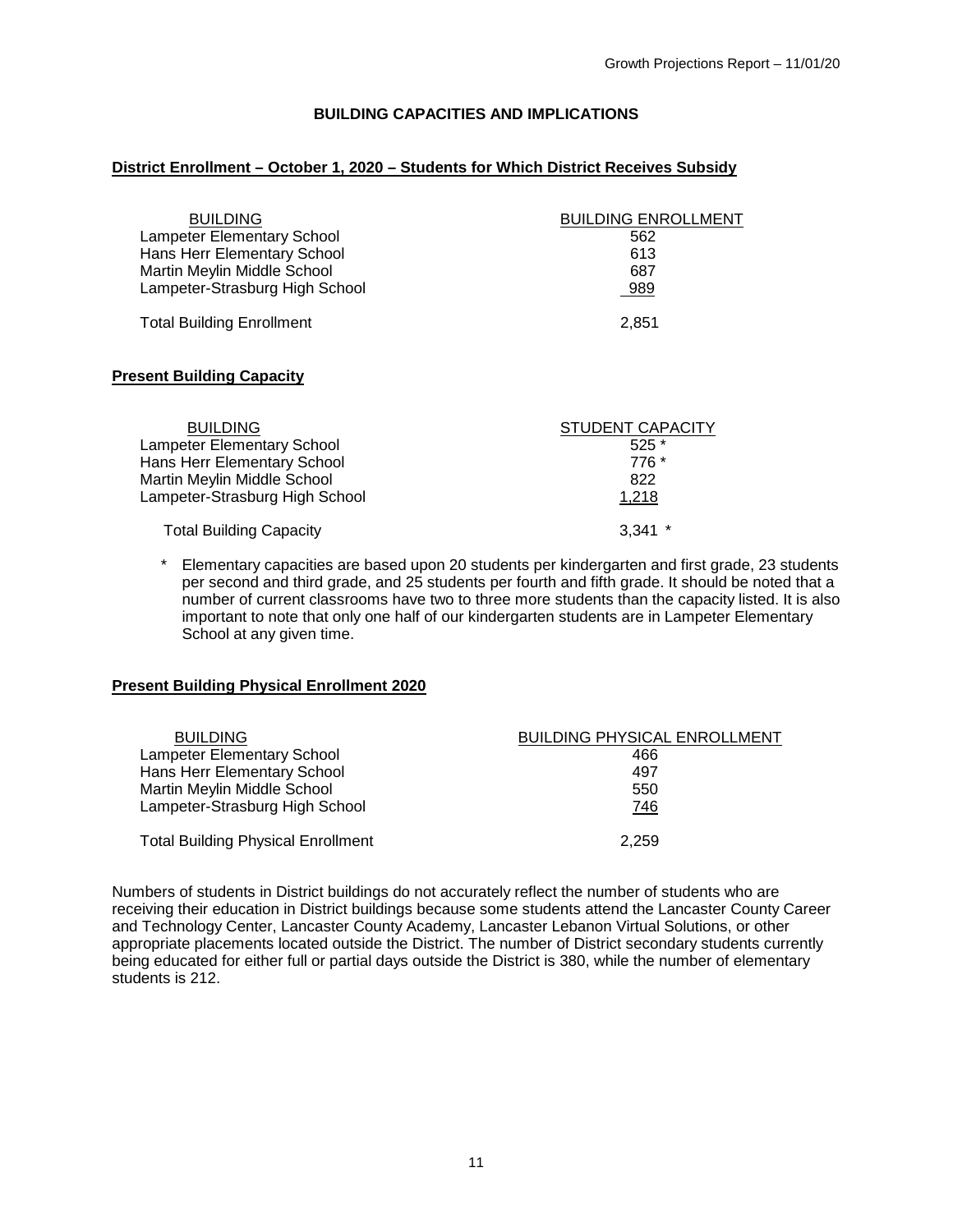|                                                                |                | 2021-2022 | 2022-2023 | 2023-2024 | 2024-2025 | 2025-2026 |
|----------------------------------------------------------------|----------------|-----------|-----------|-----------|-----------|-----------|
| <b>ELEMENTARY</b>                                              | Kdg.           | 197       | 210       | 168       | 184       | 208       |
|                                                                | Grade 1        | 171       | 201       | 214       | 171       | 188       |
|                                                                | <b>Grade 2</b> | 182       | 168       | 197       | 210       | 168       |
|                                                                | Grade 3        | 203       | 179       | 165       | 194       | 207       |
|                                                                | Grade 4        | 211       | 204       | 180       | 166       | 195       |
|                                                                | Grade 5        | 209       | 211       | 204       | 180       | 166       |
|                                                                | <b>Total</b>   | 1,173     | 1,173     | 1,128     | 1,105     | 1,132     |
| Difference between capacity<br>(1,301) and enrollment          |                | 128       | 128       | 173       | 196       | 169       |
|                                                                |                |           |           |           |           |           |
| <b>MIDDLE SCHOOL</b>                                           | Grade 6        | 182       | 208       | 210       | 203       | 180       |
|                                                                | Grade 7        | 221       | 179       | 205       | 207       | 200       |
|                                                                | Grade 8        | 219       | 221       | 179       | 205       | 207       |
|                                                                | <b>Total</b>   | 622       | 608       | 594       | 615       | 587       |
| Difference between capacity<br>(822) and enrollment            |                | 200       | 214       | 228       | 207       | 235       |
|                                                                |                |           |           |           |           |           |
| <b>HIGH SCHOOL</b>                                             | Grade 9        | 247       | 228       | 230       | 187       | 214       |
|                                                                | Grade 10       | 233       | 232       | 215       | 216       | 176       |
|                                                                | Grade 11       | 233       | 220       | 219       | 203       | 204       |
|                                                                | Grade 12       | 219       | 231       | 218       | 217       | 201       |
|                                                                | <b>Total</b>   | 932       | 911       | 882       | 823       | 795       |
| Difference between capacity<br>(1,218) and enrollment          |                | 286       | 307       | 336       | 395       | 423       |
|                                                                |                |           |           |           |           |           |
| <b>ENROLLMENT TOTALS</b>                                       |                | 2,727     | 2,692     | 2,604     | 2,543     | 2,514     |
| Difference between District<br>capacity (3,341) and enrollment |                | 614       | 649       | 737       | 798       | 827       |

# **FUTURE ENROLLMENT PROJECTIONS**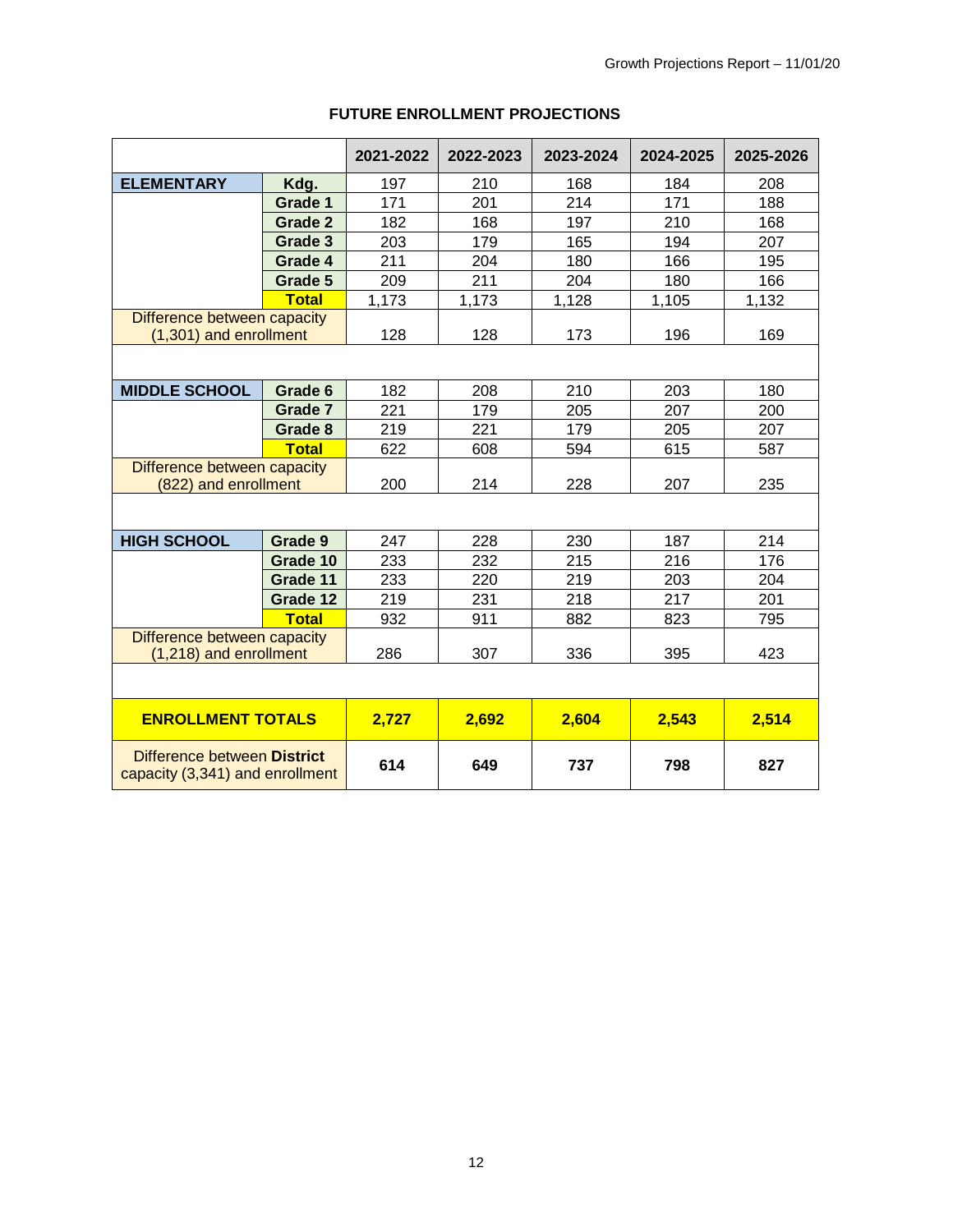### **Growth Time Line**

The closing of Strasburg Elementary School in 2013 transitioned all K-2 students to Lampeter Elementary School. With this transition, the following statements are true:

- 1. The District is currently conducting a Feasibility Study with Crabtree, Rohrbaugh and Associates. The study includes a review of all District buildings and student growth projections.
- 2. Lampeter Elementary is currently at, or slightly above the desired student capacity threshold. Taking into account student projections based upon live births, it appears all other buildings will remain within student capacity limits for the foreseeable future.
- 3. All buildings continue to be properly maintained and remain in good condition given their age. The previously referenced Feasibility Study will include recommendations to enable District buildings to continue to meet the needs of all learners.

**It is, however, important to remember that enrollment numbers are based on projections. The further into the future that the one extends, the less reliable the projections become. The full enrollment impact of COVID-19 will not be fully known until we return to a sense of "normalcy" post pandemic. It is anticipated that students and families who selected an alternative to in-person instruction (LLVS, homeschooling, etc.) during the pandemic will eventually return to in-person instruction.**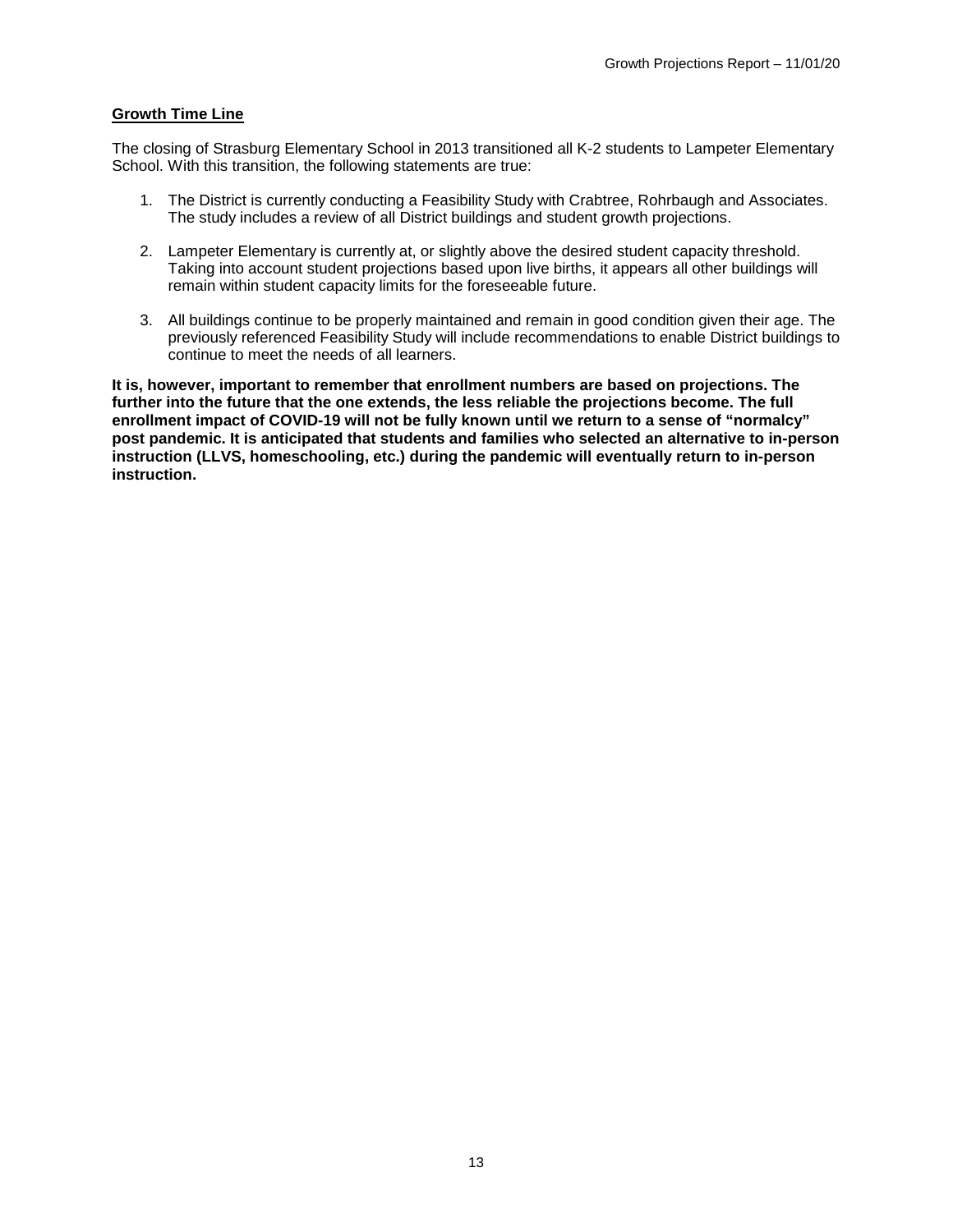# **HOME SCHOOL, TUTOR, AND CYBER CHARTER SCHOOL STUDENT INFORMATION**

**Enrollments** 10/01/20

| Total Number of Families (excludes LLVS)                                     | 196 |
|------------------------------------------------------------------------------|-----|
| Total Number of Registered Home School & Tutor Students                      | 273 |
| Total Number of Cyber School Students (excludes LLVS)                        | 79  |
| Number of Lancaster Lebanon Virtual Solutions (LLVS) Students (Public School |     |
| Students)                                                                    | 491 |
|                                                                              |     |

| Grade<br>Level                      | <b>Registered</b><br><b>Home School</b><br><b>Category Totals</b><br>by Grade | <b>Tutor Category</b><br><b>Totals by</b><br>Grade | <b>Cyber School</b><br><b>Category</b><br><b>Totals by</b><br>Grade | <b>LLVS Category</b><br><b>Totals by</b><br>Grade<br>(Provided<br>by $L-S$ ) | <b>Totals by</b><br>Grade<br><b>Level</b> |
|-------------------------------------|-------------------------------------------------------------------------------|----------------------------------------------------|---------------------------------------------------------------------|------------------------------------------------------------------------------|-------------------------------------------|
| Ungraded                            | $\pmb{0}$                                                                     | $\mathbf 0$                                        | $\mathbf 0$                                                         | $\mathbf 0$                                                                  | 0                                         |
| Grade K                             | 16                                                                            | $\overline{\mathbf{4}}$                            | 1                                                                   | 32                                                                           | 53                                        |
| Grade 1                             | 32                                                                            | $\overline{2}$                                     | 5                                                                   | 36                                                                           | 75                                        |
| Grade 2                             | 36                                                                            | 5                                                  | 5                                                                   | 26                                                                           | 72                                        |
| Grade 3                             | 34                                                                            | $\overline{2}$                                     | 11                                                                  | 36                                                                           | 83                                        |
| Grade 4                             | 21                                                                            | $\overline{2}$                                     | $\overline{\mathbf{4}}$                                             | 28                                                                           | 55                                        |
| Grade 5                             | 29                                                                            | $\mathbf 0$                                        | $\bf 8$                                                             | 41                                                                           | 78                                        |
| Grade 6                             | 21                                                                            | $\mathbf 0$                                        | 5                                                                   | 44                                                                           | 70                                        |
| Grade 7                             | 20                                                                            | $\mathbf 0$                                        | $\bf 8$                                                             | 35                                                                           | 63                                        |
| Grade 8                             | 14                                                                            | $\mathbf 0$                                        | $\overline{7}$                                                      | 51                                                                           | 72                                        |
| Grade 9                             | $\,8\,$                                                                       | $\mathbf 0$                                        | $\,$ 6 $\,$                                                         | 33                                                                           | 47                                        |
| Grade 10                            | 14                                                                            | $\mathbf 0$                                        | $\overline{7}$                                                      | 48                                                                           | 69                                        |
| Grade 11                            | $\,6$                                                                         | $\mathbf 0$                                        | $\boldsymbol{9}$                                                    | 44                                                                           | 59                                        |
| Grade 12                            | $\overline{7}$                                                                | $\mathbf 0$                                        | 3                                                                   | 37                                                                           | 47                                        |
| <b>Totals by</b><br><b>Category</b> | 258                                                                           | 15                                                 | 79                                                                  | 491                                                                          | 843                                       |

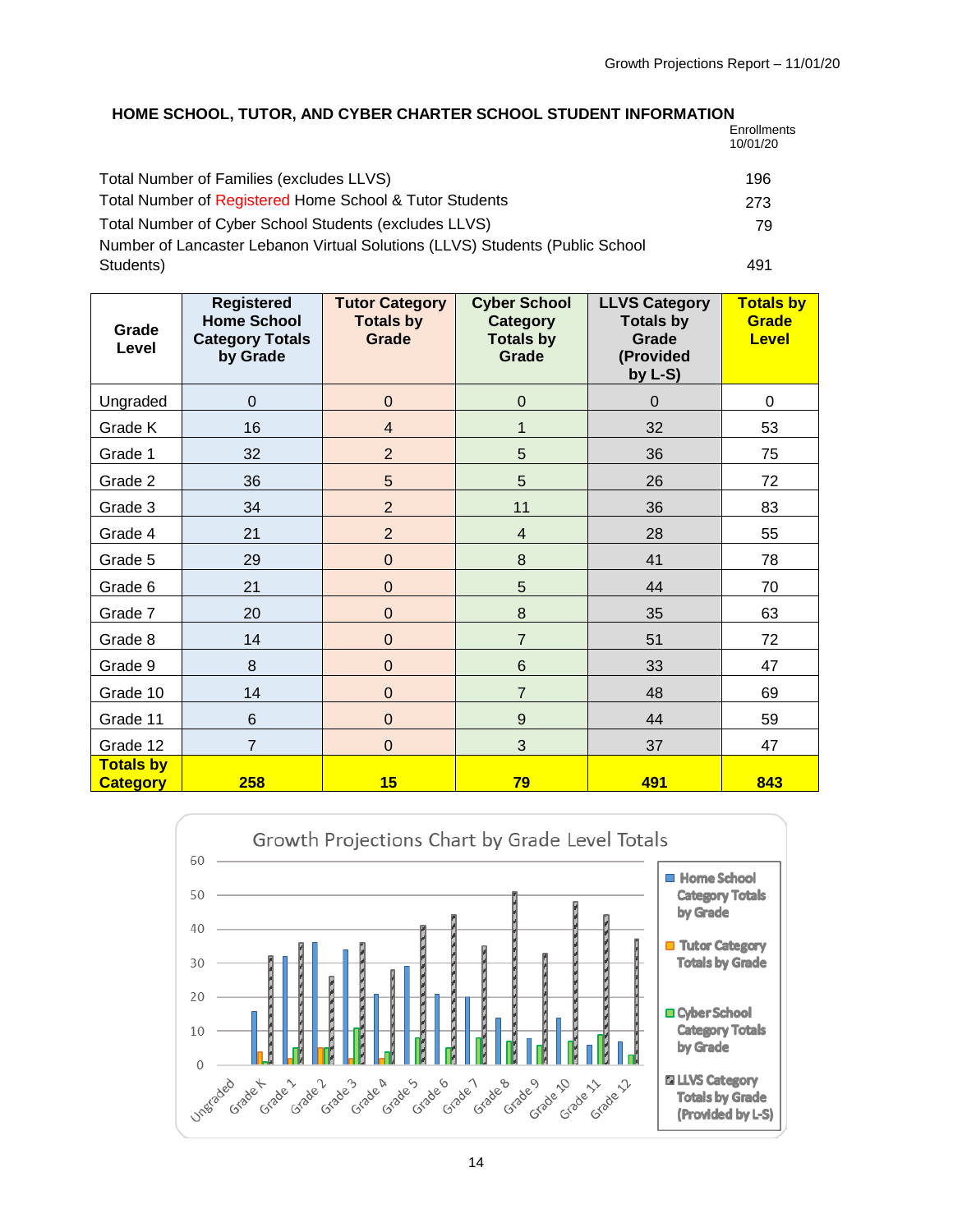# **SIX-YEAR SUMMARY TABLE: HOME SCHOOL, TUTOR, AND CYBER SCHOOL STUDENTS**

| <b>6 Year Totals</b>                      | 2015-2016  | 2016-2017 | 2017-2018 | 2018-2019 | 2019-2020  | 2020-2021 |
|-------------------------------------------|------------|-----------|-----------|-----------|------------|-----------|
| Number of Families                        | 78         | 71        | 75        | 75        | 86         | 196       |
| Number of Home School<br>& Tutored        | 94         | 91        | 95        | 107       | 111        | 273       |
| Number of Cyber School<br>(excludes LLVS) | 38         | 31        | 35        | 26        | 35         | 79        |
| Number of LLVS                            | 29         | 32        | 36        | 33        | 43         | 491       |
| <b>Total of Students</b><br>by Year       | <b>161</b> | 154       | 166       | 166       | <b>189</b> | 843       |

October 1, 2015, through October 1, 2020

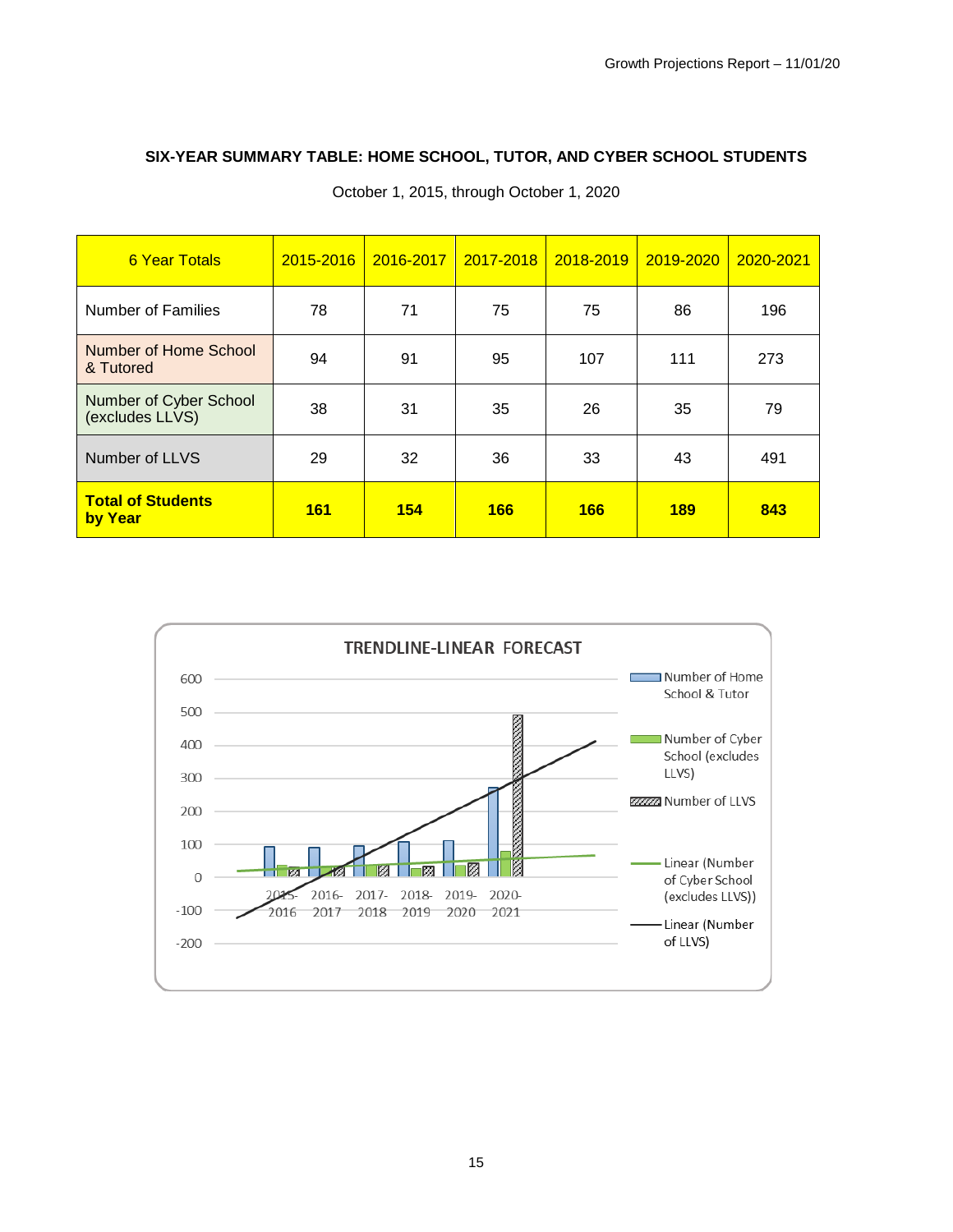# **PRIVATE / PAROCHIAL SCHOOL STUDENT INFORMATION**

# **Total Number of Students: 608**

| <b>AMISH SCHOOLS</b>          | <b>Students per School</b> |
|-------------------------------|----------------------------|
| <b>Beaver Valley</b>          | 25                         |
| Calamus Run                   | 3                          |
| <b>Country Meadow Special</b> | 1                          |
| Edisonville                   | 23                         |
| Foggy Ridge                   | 1                          |
| Iva                           | 11                         |
| King Vocational               | 2                          |
| Locust Ridge                  | 28                         |
| North Jackson                 | 14                         |
| North Star                    | 25                         |
| Paradise (V)                  | 4                          |
| Picadilly Ridge               | 3                          |
| Refton                        | 6                          |
| Rockvale                      | 21                         |
| Rockvale (V)                  | $\overline{2}$             |
| Rocky Ridge                   | $\overline{7}$             |
| Rocky Springs                 | 25                         |
| Sides Mill                    | 29                         |
| Strasburg (V)                 | 23                         |
| Summit Hill                   | 13                         |
| <b>Sunset Valley Special</b>  | 1                          |
| <b>Twin Elm</b>               | 26                         |
| <b>White Oak</b>              | 15                         |
| Woodland                      | 20                         |
| <b>AMISH SCHOOL TOTAL</b>     | 328                        |

| <b>AMISH SCHOOLS</b>          | <b>Students per School</b> | <b>OTHER PRIVATE SCHOOLS</b>             | <b>Students per school</b> |
|-------------------------------|----------------------------|------------------------------------------|----------------------------|
| <b>Beaver Valley</b>          | 25                         | Anchor Christian Academy                 | 7                          |
| Calamus Run                   | 3                          | Dayspring Christian Academy              | 22                         |
| <b>Country Meadow Special</b> | 1                          | Enlightium                               | $\overline{c}$             |
| Edisonville                   | 23                         | Fairhaven Christian                      | $\overline{c}$             |
| Foggy Ridge                   | 1                          | Kirkwood Mennonite-Quarryville Mennonite | 3                          |
| Iva                           | 11                         | Kraybill Mennonite                       | $\overline{c}$             |
| King Vocational               | $\overline{c}$             | Lancaster Catholic High School           | 9                          |
| Locust Ridge                  | 28                         | Lancaster Country Day                    | 19                         |
| North Jackson                 | 14                         | Lancaster County Christian               | 33                         |
| North Star                    | 25                         | Lancaster Mennonite - Lancaster          | 19                         |
| Paradise (V)                  | $\overline{4}$             | Lancaster Mennonite - Locust Grove       | 20                         |
| <b>Picadilly Ridge</b>        | 3                          | Lancaster Mennonite - New Danville       | 9                          |
| Refton                        | 6                          | Linden Hall                              | $\overline{c}$             |
| Rockvale                      | 21                         | Linville Hill Mennonite                  | 67                         |
| Rockvale (V)                  | 2                          | Lititz Area Mennonite                    | 2                          |
| Rocky Ridge                   | $\overline{7}$             | <b>Lititz Christian</b>                  | 1                          |
| Rocky Springs                 | 25                         | Little Britain Mennonite                 | $\overline{c}$             |
| Sides Mill                    | 29                         | Milton Hershey                           | 1                          |
| Strasburg (V)                 | 23                         | Meadows of Hope                          | 1                          |
| Summit Hill                   | 13                         | Montessori Academy                       | 1                          |
| <b>Sunset Valley Special</b>  | 1                          | Mother of Divine Grace                   | $\overline{c}$             |
| Twin Elm                      | 26                         | Pequea Christian                         | 1                          |
| White Oak                     | 15                         | <b>Resurrection Catholic</b>             | 11                         |
| Woodland                      | 20                         | Sacred Heart Catholic                    | $\overline{7}$             |
| <b>AMISH SCHOOL TOTAL</b>     | 328                        | Solvit Academy                           | 3                          |
|                               |                            | St. Anne Catholic                        | $\overline{7}$             |
|                               |                            | St. Leo Catholic                         | 3                          |
|                               |                            | Summitview Christian                     | 4                          |
|                               |                            | The Janus School                         | 1                          |
|                               |                            | The New School                           | $\overline{c}$             |
|                               |                            | The Stone Independent School             | 3                          |
|                               |                            | Veritas Academy                          | $\overline{4}$             |
|                               |                            | Vermont Academy                          | 1                          |
|                               |                            | Way of Jesus Academy                     | 3                          |
|                               |                            | Weavertown Mennonite                     | $\overline{4}$             |
|                               |                            | <b>OTHER PRIVATE SCHOOL TOTAL</b>        | <b>280</b>                 |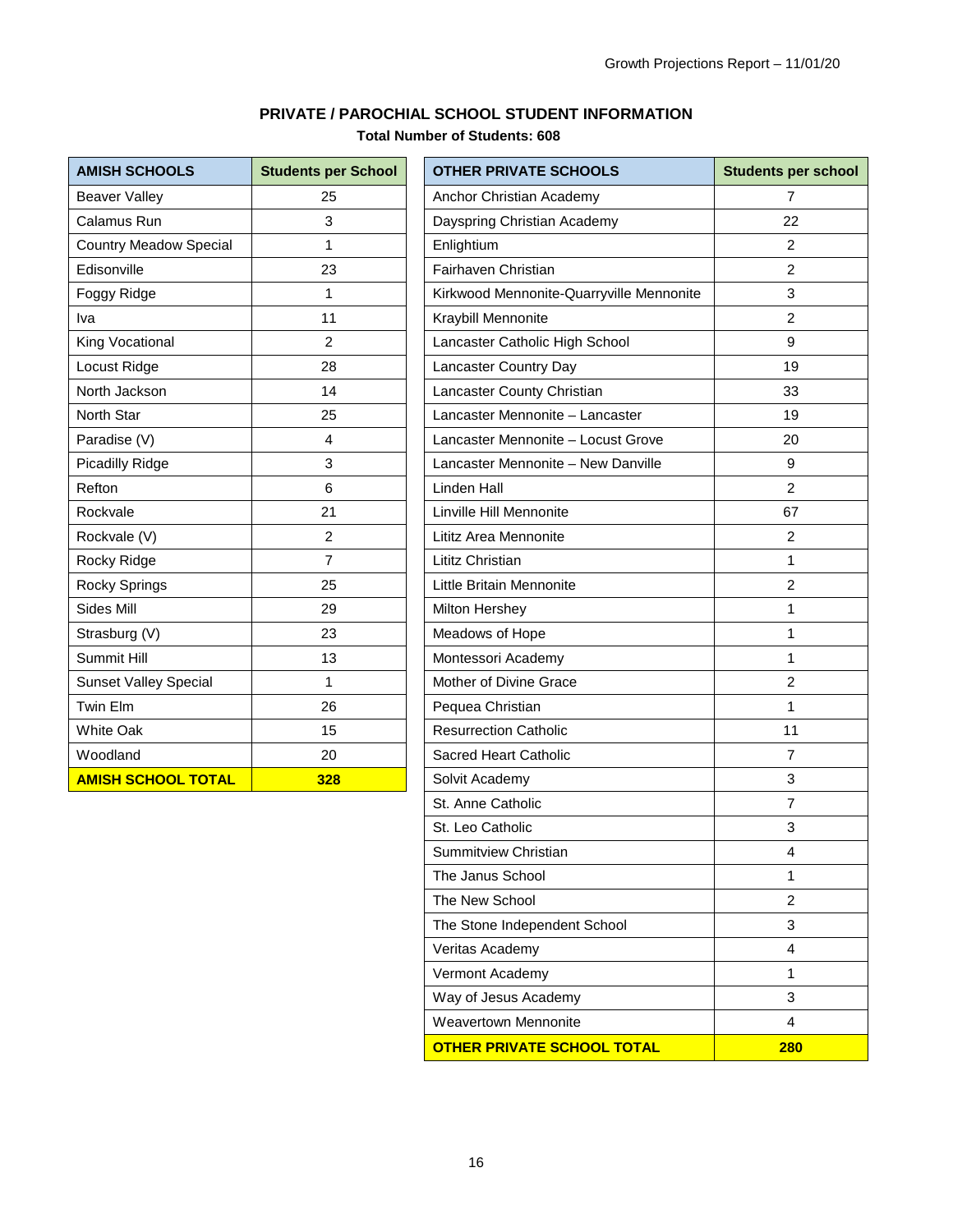| <b>GRADE</b><br><b>LEVEL</b> | <b>STUDENTS PER</b><br><b>GRADE LEVEL -</b><br><b>AMISH</b> | <b>STUDENTS PER</b><br><b>GRADE LEVEL -</b><br><b>OTHER / PRIVATE</b> | <b>TOTAL STUDENTS</b><br><b>PER GRADE LEVEL -</b><br><b>AMISH &amp;</b><br><b>OTHER / PRIVATE</b> |
|------------------------------|-------------------------------------------------------------|-----------------------------------------------------------------------|---------------------------------------------------------------------------------------------------|
| K.                           | $\Omega$                                                    | 22                                                                    | 22                                                                                                |
| 1                            | 38                                                          | 22                                                                    | 60                                                                                                |
| $\overline{2}$               | 40                                                          | 23                                                                    | 63                                                                                                |
| 3                            | 29                                                          | 23                                                                    | 52                                                                                                |
| 4                            | 42                                                          | 29                                                                    | 71                                                                                                |
| 5                            | 34                                                          | 15                                                                    | 49                                                                                                |
| 6                            | 30                                                          | 20                                                                    | 50                                                                                                |
| $\overline{7}$               | 35                                                          | 23                                                                    | 58                                                                                                |
| 8                            | 46                                                          | 25                                                                    | 71                                                                                                |
| 9                            | 0                                                           | 19                                                                    | 19                                                                                                |
| 10                           | 0                                                           | 20                                                                    | 20                                                                                                |
| 11                           | 0                                                           | 16                                                                    | 16                                                                                                |
| 12                           | 0                                                           | 23                                                                    | 23                                                                                                |
| Vocational                   | 31                                                          | 0                                                                     | 31                                                                                                |
| Ungraded                     | 3                                                           | $\Omega$                                                              | 3                                                                                                 |
| <b>TOTALS</b>                | 328                                                         | 280                                                                   | 608                                                                                               |

# **PRIVATE / PAROCHIAL SCHOOL STUDENT INFORMATION BY GRADE LEVEL**

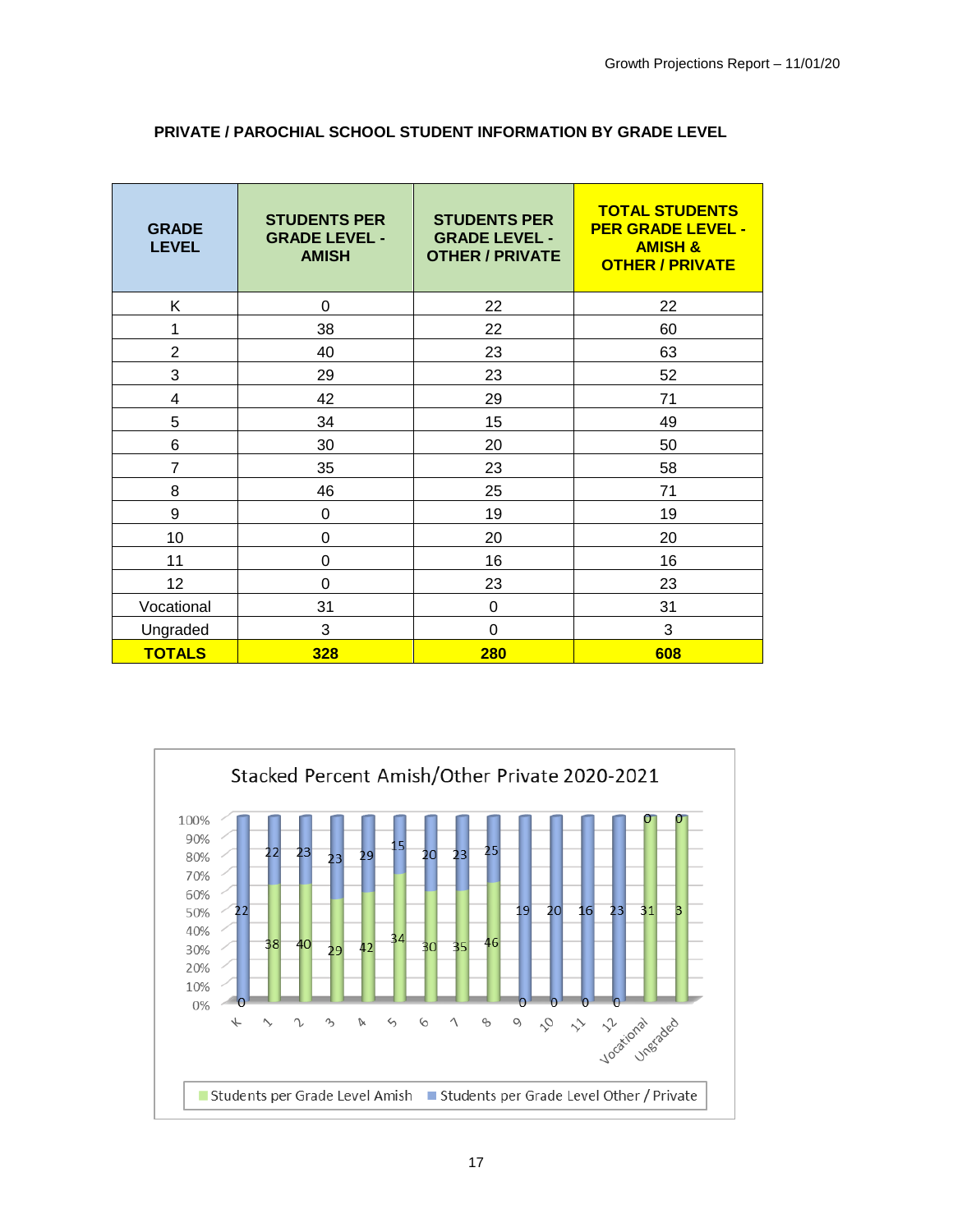# **MISCELLANEOUS INFORMATION AND INTERESTING STATISTICS**

| MINORITY POPULATION:             |     |         |                |
|----------------------------------|-----|---------|----------------|
| American Indian/Alaskan Native   | 6   | $.21\%$ | (Not Hispanic) |
| Native Hawaiian/Pacific Islander | 2   | $.07\%$ | (Not Hispanic) |
| Black/African American           | 71  | 2.50%   | (Not Hispanic) |
| Hispanic                         | 282 | 9.90%   | (Any Race)     |
| Asian                            | 48  | 1.70%   | (Not Hispanic) |
| Multi-Racial                     | 120 | 4.21%   | (Not Hispanic) |
|                                  |     |         |                |
| <b>TOTAL</b>                     | 529 | 18.59%  |                |

52.40 percent of all public school students are male.

- 47.60 percent of all public school students are female.
- 79.24 percent of all public school students are educated on the District campus in Lampeter.
- 20.76 percent of all public school students are educated at other locations.
- 74.56 percent of all school-age children in the District attend public school.
- 7.09 percent of all school-age children in the District are home school students.
- 15.90 percent of all school-age children in the District attend private or parochial schools.
- 2.06 percent of all school-age children in the District attend cyber charter school.
	- .39 percent of all school-age children in the District are tutored.
- 25.29 percent of all school-age children in the District are identified as low income students (free and reduced lunch program).
	- .67 percent is the District dropout rate as determined by the Pennsylvania Department of Education.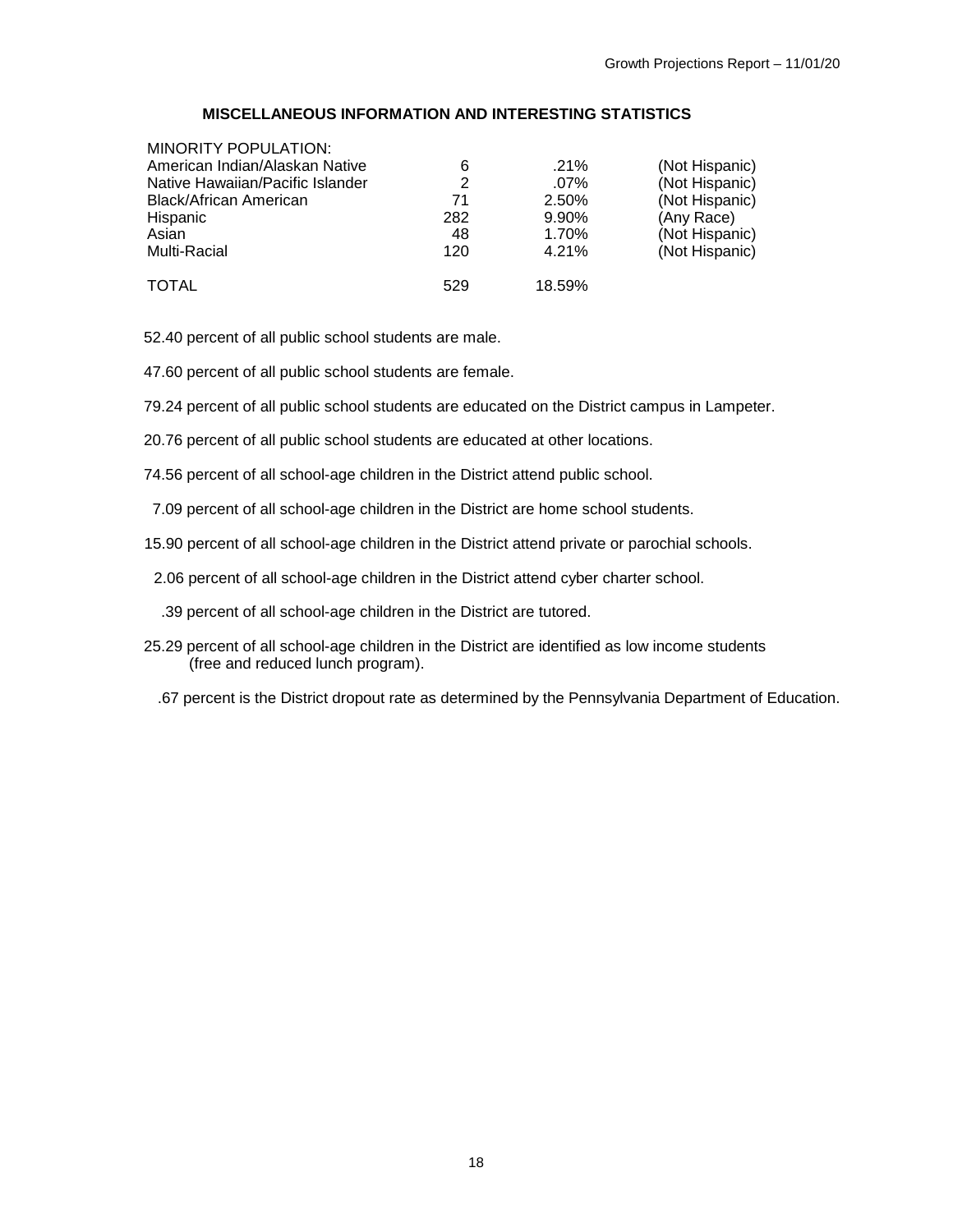# **INFORMATION REGARDING ENGLISH LANGUAGE LEARNERS**

A total of 38 students have been identified as English Language Learners as of October 1, 2020. The 38 students are from 16 different countries of origin. The breakdown of students from each country by grade is as follows:

| <b>COUNTRY</b> | K | 1              | $\overline{2}$ | $\overline{\mathbf{3}}$ | 4 | 5              | $6\phantom{1}$ | $\overline{7}$ | 8 | 9 | 10 | 11             | 12           | <b>TOTAL</b>            |
|----------------|---|----------------|----------------|-------------------------|---|----------------|----------------|----------------|---|---|----|----------------|--------------|-------------------------|
| Puerto Rico    | 1 | $\overline{2}$ |                | 1                       | 1 |                |                |                | 1 | 1 | 1  |                |              | 8                       |
| Guatemala      |   |                | $\overline{2}$ |                         |   |                | 1              |                |   |   |    |                | $\mathbf{1}$ | 4                       |
| France         |   |                |                |                         |   |                |                |                | 1 |   |    |                |              |                         |
| <b>Ukraine</b> |   |                |                |                         |   | $\overline{2}$ |                |                |   | 1 | 1  |                |              | $\overline{\mathbf{4}}$ |
| China          | 1 |                |                | 1                       |   |                |                |                |   |   |    |                |              | $\overline{2}$          |
| Mexico         |   |                |                |                         |   |                |                |                |   |   |    |                | 1            |                         |
| Vietnam        |   |                |                |                         |   |                |                |                |   |   |    | $\overline{2}$ |              | $\overline{2}$          |
| Thailand       |   |                |                | 1                       |   |                |                |                |   |   |    |                |              |                         |
| Cambodia       |   |                |                |                         | 1 |                |                | 1              |   |   |    |                |              | $\overline{2}$          |
| Egypt          |   |                |                | 1                       |   |                |                |                |   |   |    |                |              |                         |
| Dominican Rep  |   | 1              | 1              |                         |   |                |                | 1              | 1 | 1 |    | 1              |              | $6\phantom{1}$          |
| Nicaragua      |   |                |                |                         |   |                |                |                |   |   | 1  |                |              |                         |
| South Korea    |   |                |                |                         |   |                |                |                |   |   |    |                | 1            |                         |
| Haiti          |   | 1              |                |                         |   |                |                |                |   |   |    |                |              |                         |
| Ethiopia       |   |                | 1              | 1                       |   |                |                |                |   |   |    |                |              | $\overline{2}$          |
| Kenya          |   | 1              |                |                         |   |                |                |                |   |   |    |                |              |                         |

A breakdown of languages spoken by the 38 students by grade is as follows:

| <b>LANGUAGE</b> | K | 1 | $\overline{2}$ | $\overline{\mathbf{3}}$ | $\overline{\mathbf{4}}$ | 5              | $6\phantom{1}6$ | 7 | 8 | 9 | 10 | 11             | 12 | <b>TOTAL</b>   |
|-----------------|---|---|----------------|-------------------------|-------------------------|----------------|-----------------|---|---|---|----|----------------|----|----------------|
| Spanish         | 1 | 3 | 3              | 1                       | 1                       |                | 1               | 1 | 1 | 2 | 2  | 1              | 2  | 19             |
| Chinese         | 1 |   |                | 1                       |                         |                |                 |   |   |   |    |                |    | $\overline{2}$ |
| French          |   |   |                |                         |                         |                |                 |   | 1 |   |    |                |    |                |
| Vietnamese      |   |   |                |                         |                         |                |                 |   |   |   |    | $\overline{2}$ |    | $\overline{2}$ |
| Arabic          |   |   |                | 1                       |                         |                |                 |   |   |   |    |                |    |                |
| Thai            |   |   |                | 1                       |                         |                |                 |   |   |   |    |                |    |                |
| Khmer           |   |   |                |                         | 1                       |                |                 | 1 |   |   |    |                |    | $\overline{2}$ |
| Telugu          |   |   |                |                         |                         |                |                 |   | 1 |   |    |                |    |                |
| Ukrainian       |   |   |                |                         |                         | $\overline{2}$ |                 |   |   | и | 1  |                |    | 4              |
| Korean          |   |   |                |                         |                         |                |                 |   |   |   |    |                | и  |                |
| Swahili         |   | 1 |                |                         |                         |                |                 |   |   |   |    |                |    |                |
| Amharic         |   |   | 1              | 1                       |                         |                |                 |   |   |   |    |                |    | 2              |
| Creole          |   | 1 |                |                         |                         |                |                 |   |   |   |    |                |    |                |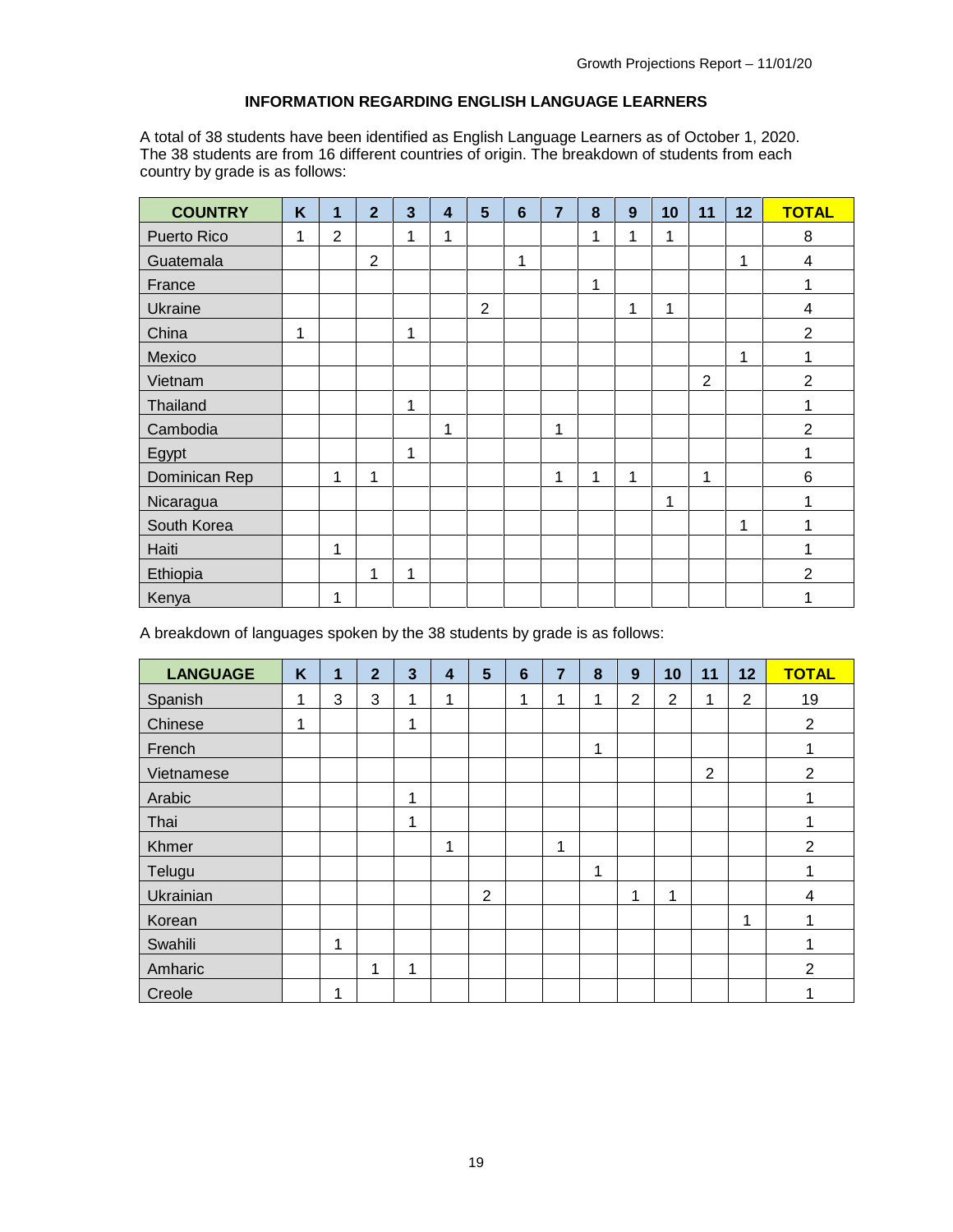|                      | <b>ENGLISH LANGUAGE ARTS</b> |                          |                          |                          |                              |  |  |  |  |  |  |
|----------------------|------------------------------|--------------------------|--------------------------|--------------------------|------------------------------|--|--|--|--|--|--|
| Grade                | 2017 %<br><b>Adv/Pro</b>     | 2018 %<br><b>Adv/Pro</b> | 2019 %<br><b>Adv/Pro</b> | 2020 %<br><b>Adv/Pro</b> | <b>2020 State</b><br>Average |  |  |  |  |  |  |
| <b>Hans Herr</b>     |                              |                          |                          |                          |                              |  |  |  |  |  |  |
| 3                    | 85.10%                       | 85.00%                   | 81.32%                   |                          |                              |  |  |  |  |  |  |
| 4                    | 78.00%                       | 82.81%                   | 84.51%                   |                          |                              |  |  |  |  |  |  |
| 5                    | 82.90%                       | 78.47%                   | 76.11%                   |                          |                              |  |  |  |  |  |  |
| <b>Martin Meylin</b> |                              |                          |                          |                          |                              |  |  |  |  |  |  |
| 6                    | 81.20%                       | 70.98%                   | 73.54%                   |                          |                              |  |  |  |  |  |  |
| 7                    | 74.20%                       | 79.50%                   | 75.66%                   |                          |                              |  |  |  |  |  |  |
| 8                    | 65.70%                       | 72.12%                   | 74.48%                   |                          |                              |  |  |  |  |  |  |

# **2019-2020 PSSA RESULTS**

|                      | <b>MATHEMATICS</b>       |                          |                          |                          |                              |  |  |  |  |  |  |
|----------------------|--------------------------|--------------------------|--------------------------|--------------------------|------------------------------|--|--|--|--|--|--|
| Grade                | 2017 %<br><b>Adv/Pro</b> | 2018 %<br><b>Adv/Pro</b> | 2019 %<br><b>Adv/Pro</b> | 2020 %<br><b>Adv/Pro</b> | <b>2020 State</b><br>Average |  |  |  |  |  |  |
| <b>Hans Herr</b>     |                          |                          |                          |                          |                              |  |  |  |  |  |  |
| 3                    | 77.30%                   | 65.61%                   | 73.77%                   |                          |                              |  |  |  |  |  |  |
| 4                    | 58.80%                   | 64.86%                   | 71.68%                   |                          |                              |  |  |  |  |  |  |
| 5                    | 63.70%                   | 62.32%                   | 57.33%                   |                          |                              |  |  |  |  |  |  |
| <b>Martin Meylin</b> |                          |                          |                          |                          |                              |  |  |  |  |  |  |
| 6                    | 60.40%                   | 48.66%                   | 53.85%                   |                          |                              |  |  |  |  |  |  |
| 7                    | 55.50%                   | 55.23%                   | 48.23%                   |                          |                              |  |  |  |  |  |  |
| 8                    | 49.60%                   | 54.63%                   | 50.63%                   |                          |                              |  |  |  |  |  |  |

| <b>SCIENCE</b>       |                          |                          |                          |                          |                              |  |  |  |  |  |
|----------------------|--------------------------|--------------------------|--------------------------|--------------------------|------------------------------|--|--|--|--|--|
| Grade                | 2017 %<br><b>Adv/Pro</b> | 2018 %<br><b>Adv/Pro</b> | 2019 %<br><b>Adv/Pro</b> | 2020 %<br><b>Adv/Pro</b> | <b>2020 State</b><br>Average |  |  |  |  |  |
| <b>Hans Herr</b>     |                          |                          |                          |                          |                              |  |  |  |  |  |
| 4                    | 86.20%                   | 85.59%                   | 92.89%                   |                          |                              |  |  |  |  |  |
| <b>Martin Meylin</b> |                          |                          |                          |                          |                              |  |  |  |  |  |
| 8                    | 61.70%                   | 67.26%                   | 72.38%                   |                          |                              |  |  |  |  |  |

\* PSSAs were not administered in 2020 due to the pandemic.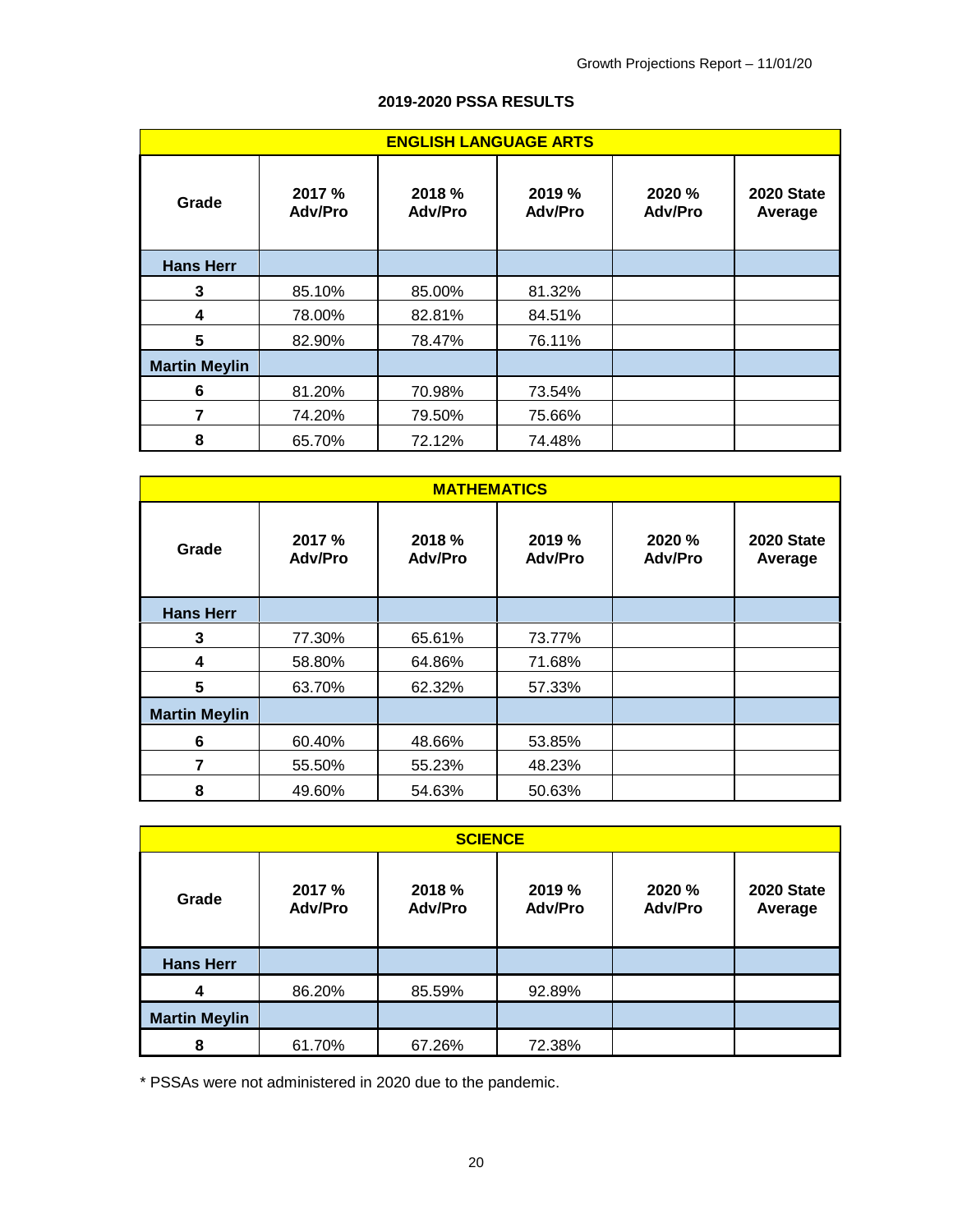### **2019-2020 KEYSTONE RESULTS Lampeter-Strasburg High School**

|                        |                | Winter 2020 |             | Spring 2020 | Spring/     |  |
|------------------------|----------------|-------------|-------------|-------------|-------------|--|
| <b>ALGEBRA1</b>        | #              | $\%$        | #           | $\%$        | Winter 2020 |  |
| <b>Advanced</b>        | 14             | 41.2%       |             |             |             |  |
| <b>Proficient</b>      | 15             | 44.1%       |             |             |             |  |
| <b>Basic</b>           | 3              | 8.8%        |             |             |             |  |
| <b>Below Basic</b>     | $\overline{2}$ | 5.9%        |             |             |             |  |
| <b>Total#</b>          | 34             |             |             |             |             |  |
| <b>Total Pro/Adv #</b> |                |             |             |             |             |  |
| <b>Total Pro/Adv %</b> |                | 85.3%       |             |             |             |  |
| <b>Avg Pro/Adv %</b>   |                |             |             |             |             |  |
|                        |                |             |             |             |             |  |
|                        |                | Winter 2020 | Spring 2020 |             | Spring/     |  |
| <b>BIOLOGY</b>         | #              | %           | #           | %           | Winter 2020 |  |
| <b>Advanced</b>        | 33             | 33.7%       |             |             |             |  |
| <b>Proficient</b>      | 36             | 36.7%       |             |             |             |  |
| <b>Basic</b>           | 23             | 23.5%       |             |             |             |  |
| <b>Below Basic</b>     | 6              | 6.1%        |             |             |             |  |
| <b>Total#</b>          | 98             |             |             |             |             |  |
| <b>Total Pro/Adv #</b> |                |             |             |             |             |  |
| <b>Total Pro/Adv %</b> |                | 70.4%       |             |             |             |  |
| <b>Avg Pro/Adv %</b>   |                |             |             |             |             |  |
|                        |                |             |             |             |             |  |
|                        |                | Winter 2020 |             | Spring 2020 | Spring/     |  |
| <b>LITERATURE</b>      | #              | %           | $\#$        | $\%$        | Winter 2020 |  |
| <b>Advanced</b>        | 22             | 16.7%       |             |             |             |  |
| <b>Proficient</b>      | 83             | 62.9%       |             |             |             |  |
| <b>Basic</b>           | 24             | 18.2%       |             |             |             |  |
| <b>Below Basic</b>     | 3              | 2.3%        |             |             |             |  |
| Total #                | 132            |             |             |             |             |  |
| <b>Total Pro/Adv #</b> |                |             |             |             |             |  |
| <b>Total Pro/Adv %</b> |                | 79.6%       |             |             |             |  |
| <b>Avg Pro/Adv %</b>   |                |             |             |             |             |  |

\* Keystone testing was not administered during spring 2020 due to the pandemic.